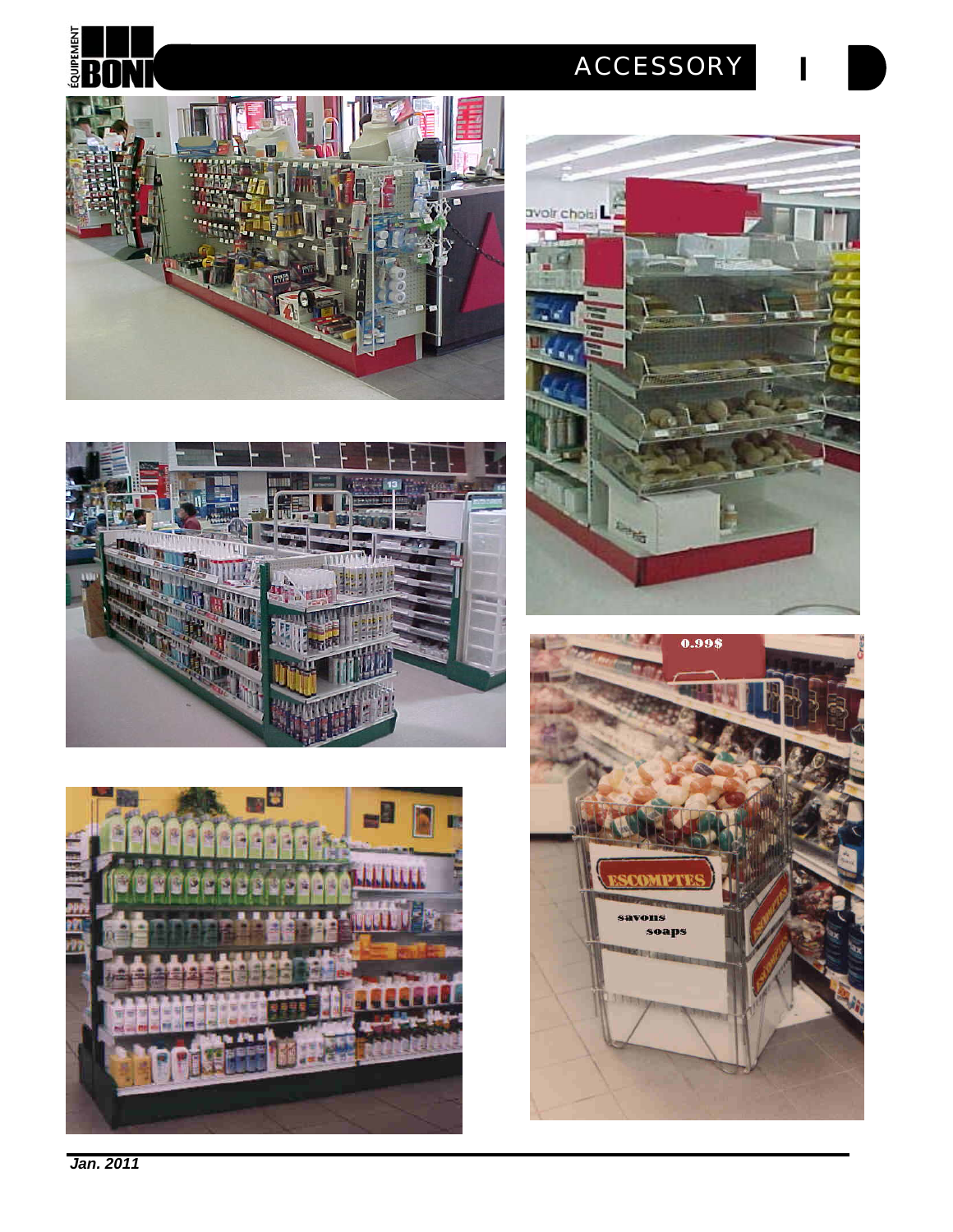**I-0.1** *ACCESSORY*

| $I-15$<br>Acrylic fence<br>$I-33$<br>Acrylic fence with attachement for metal shelf<br>$I-34$<br>Bag holder<br>$I-10$<br><b>Basket identification</b><br>$I-10$<br><b>Basket identification plastic</b><br><b>Bookshelf bracket</b><br>$I-08$<br>$I-07$<br><b>Bracket for metal shelf</b><br><b>Bracket for wire basket</b><br>$I-13$<br>$I-13$<br>Bracket for wire shelf (bread/cake)<br><b>Bracket for wood shelf</b><br>$I-08$<br>$I-30$<br>Buggy with casters to move gondola<br>$I-30$<br>Canopy bracket<br>$I-30$<br>Canopy extension<br>Endless wire basket<br>$I-11, I-18$<br>$I-31$<br>Fluorescent light fixture<br>$I-28$<br>Flyer display<br>$I-28$<br>Flyer page display<br>Glass shelf 5mm<br>$I-31$<br>Glass shelf frame<br>$I-32$<br>$I-27$<br>Heavy-duty back plate for hook<br>Hook for 1/2" x 11/2" crossbar<br>$I-27$<br>I-20 to I-25<br>Hook for masonite and metal backing<br>Hook for slatwall<br>I-24 to I-26<br>$I-26$<br>Inventory control clip<br>$I-33$<br>Kickplate drawer on casters<br>$I-25$<br>Label holder for masonite backing<br>Label holder for shelf<br>$I-09$<br>Label holder for wire basket<br>$I-10$<br>$I-29$<br>Labeling cart<br>$I-34$<br>Lighting display bracket<br>Literature holder<br>$I-19$<br>Magazine display<br>$I-18$<br>Magnet roll<br>$I-10$<br>Mica roll<br>$I-09$<br>$I-31$<br>Neon<br>$I-18$<br>Newspaper shelf<br><b>Plastic hand basket</b><br>$I-29$<br>Plastic hand basket stand<br>$I-29$<br>$I-26$<br>Plastic hook for label holder<br>Plastic label holder<br>$I-26$<br>$I-27$<br>Plastic sample hook<br>$I-19$<br>Profit strip<br><b>Promotional basket</b><br>$I-17$<br>Promotional clip<br>$I-27$<br>$I-18$<br>Road map display<br>$I-26$<br>Scan adaptor for 2-piece double hook<br>$I-29$<br>Security mirror<br>Self-adhesive plastic tab<br>$I-09$<br>Shelf with label moulding<br>$I-01, 03, 05$<br>Shelf without label moulding<br>$I-02, 04, 06$<br>$I-28$<br>Sign holder | <b>PRODUCT INDEX</b> |        |
|-------------------------------------------------------------------------------------------------------------------------------------------------------------------------------------------------------------------------------------------------------------------------------------------------------------------------------------------------------------------------------------------------------------------------------------------------------------------------------------------------------------------------------------------------------------------------------------------------------------------------------------------------------------------------------------------------------------------------------------------------------------------------------------------------------------------------------------------------------------------------------------------------------------------------------------------------------------------------------------------------------------------------------------------------------------------------------------------------------------------------------------------------------------------------------------------------------------------------------------------------------------------------------------------------------------------------------------------------------------------------------------------------------------------------------------------------------------------------------------------------------------------------------------------------------------------------------------------------------------------------------------------------------------------------------------------------------------------------------------------------------------------------------------------------------------------------------------------------------------------------------------------------------------------------------------------------------|----------------------|--------|
|                                                                                                                                                                                                                                                                                                                                                                                                                                                                                                                                                                                                                                                                                                                                                                                                                                                                                                                                                                                                                                                                                                                                                                                                                                                                                                                                                                                                                                                                                                                                                                                                                                                                                                                                                                                                                                                                                                                                                       |                      |        |
|                                                                                                                                                                                                                                                                                                                                                                                                                                                                                                                                                                                                                                                                                                                                                                                                                                                                                                                                                                                                                                                                                                                                                                                                                                                                                                                                                                                                                                                                                                                                                                                                                                                                                                                                                                                                                                                                                                                                                       |                      |        |
|                                                                                                                                                                                                                                                                                                                                                                                                                                                                                                                                                                                                                                                                                                                                                                                                                                                                                                                                                                                                                                                                                                                                                                                                                                                                                                                                                                                                                                                                                                                                                                                                                                                                                                                                                                                                                                                                                                                                                       |                      |        |
|                                                                                                                                                                                                                                                                                                                                                                                                                                                                                                                                                                                                                                                                                                                                                                                                                                                                                                                                                                                                                                                                                                                                                                                                                                                                                                                                                                                                                                                                                                                                                                                                                                                                                                                                                                                                                                                                                                                                                       |                      |        |
|                                                                                                                                                                                                                                                                                                                                                                                                                                                                                                                                                                                                                                                                                                                                                                                                                                                                                                                                                                                                                                                                                                                                                                                                                                                                                                                                                                                                                                                                                                                                                                                                                                                                                                                                                                                                                                                                                                                                                       |                      |        |
|                                                                                                                                                                                                                                                                                                                                                                                                                                                                                                                                                                                                                                                                                                                                                                                                                                                                                                                                                                                                                                                                                                                                                                                                                                                                                                                                                                                                                                                                                                                                                                                                                                                                                                                                                                                                                                                                                                                                                       |                      |        |
|                                                                                                                                                                                                                                                                                                                                                                                                                                                                                                                                                                                                                                                                                                                                                                                                                                                                                                                                                                                                                                                                                                                                                                                                                                                                                                                                                                                                                                                                                                                                                                                                                                                                                                                                                                                                                                                                                                                                                       |                      |        |
|                                                                                                                                                                                                                                                                                                                                                                                                                                                                                                                                                                                                                                                                                                                                                                                                                                                                                                                                                                                                                                                                                                                                                                                                                                                                                                                                                                                                                                                                                                                                                                                                                                                                                                                                                                                                                                                                                                                                                       |                      |        |
|                                                                                                                                                                                                                                                                                                                                                                                                                                                                                                                                                                                                                                                                                                                                                                                                                                                                                                                                                                                                                                                                                                                                                                                                                                                                                                                                                                                                                                                                                                                                                                                                                                                                                                                                                                                                                                                                                                                                                       |                      |        |
|                                                                                                                                                                                                                                                                                                                                                                                                                                                                                                                                                                                                                                                                                                                                                                                                                                                                                                                                                                                                                                                                                                                                                                                                                                                                                                                                                                                                                                                                                                                                                                                                                                                                                                                                                                                                                                                                                                                                                       |                      |        |
|                                                                                                                                                                                                                                                                                                                                                                                                                                                                                                                                                                                                                                                                                                                                                                                                                                                                                                                                                                                                                                                                                                                                                                                                                                                                                                                                                                                                                                                                                                                                                                                                                                                                                                                                                                                                                                                                                                                                                       |                      |        |
|                                                                                                                                                                                                                                                                                                                                                                                                                                                                                                                                                                                                                                                                                                                                                                                                                                                                                                                                                                                                                                                                                                                                                                                                                                                                                                                                                                                                                                                                                                                                                                                                                                                                                                                                                                                                                                                                                                                                                       |                      |        |
|                                                                                                                                                                                                                                                                                                                                                                                                                                                                                                                                                                                                                                                                                                                                                                                                                                                                                                                                                                                                                                                                                                                                                                                                                                                                                                                                                                                                                                                                                                                                                                                                                                                                                                                                                                                                                                                                                                                                                       |                      |        |
|                                                                                                                                                                                                                                                                                                                                                                                                                                                                                                                                                                                                                                                                                                                                                                                                                                                                                                                                                                                                                                                                                                                                                                                                                                                                                                                                                                                                                                                                                                                                                                                                                                                                                                                                                                                                                                                                                                                                                       |                      |        |
|                                                                                                                                                                                                                                                                                                                                                                                                                                                                                                                                                                                                                                                                                                                                                                                                                                                                                                                                                                                                                                                                                                                                                                                                                                                                                                                                                                                                                                                                                                                                                                                                                                                                                                                                                                                                                                                                                                                                                       |                      |        |
|                                                                                                                                                                                                                                                                                                                                                                                                                                                                                                                                                                                                                                                                                                                                                                                                                                                                                                                                                                                                                                                                                                                                                                                                                                                                                                                                                                                                                                                                                                                                                                                                                                                                                                                                                                                                                                                                                                                                                       |                      |        |
|                                                                                                                                                                                                                                                                                                                                                                                                                                                                                                                                                                                                                                                                                                                                                                                                                                                                                                                                                                                                                                                                                                                                                                                                                                                                                                                                                                                                                                                                                                                                                                                                                                                                                                                                                                                                                                                                                                                                                       |                      |        |
|                                                                                                                                                                                                                                                                                                                                                                                                                                                                                                                                                                                                                                                                                                                                                                                                                                                                                                                                                                                                                                                                                                                                                                                                                                                                                                                                                                                                                                                                                                                                                                                                                                                                                                                                                                                                                                                                                                                                                       |                      |        |
|                                                                                                                                                                                                                                                                                                                                                                                                                                                                                                                                                                                                                                                                                                                                                                                                                                                                                                                                                                                                                                                                                                                                                                                                                                                                                                                                                                                                                                                                                                                                                                                                                                                                                                                                                                                                                                                                                                                                                       |                      |        |
|                                                                                                                                                                                                                                                                                                                                                                                                                                                                                                                                                                                                                                                                                                                                                                                                                                                                                                                                                                                                                                                                                                                                                                                                                                                                                                                                                                                                                                                                                                                                                                                                                                                                                                                                                                                                                                                                                                                                                       |                      |        |
|                                                                                                                                                                                                                                                                                                                                                                                                                                                                                                                                                                                                                                                                                                                                                                                                                                                                                                                                                                                                                                                                                                                                                                                                                                                                                                                                                                                                                                                                                                                                                                                                                                                                                                                                                                                                                                                                                                                                                       |                      |        |
|                                                                                                                                                                                                                                                                                                                                                                                                                                                                                                                                                                                                                                                                                                                                                                                                                                                                                                                                                                                                                                                                                                                                                                                                                                                                                                                                                                                                                                                                                                                                                                                                                                                                                                                                                                                                                                                                                                                                                       |                      |        |
|                                                                                                                                                                                                                                                                                                                                                                                                                                                                                                                                                                                                                                                                                                                                                                                                                                                                                                                                                                                                                                                                                                                                                                                                                                                                                                                                                                                                                                                                                                                                                                                                                                                                                                                                                                                                                                                                                                                                                       |                      |        |
|                                                                                                                                                                                                                                                                                                                                                                                                                                                                                                                                                                                                                                                                                                                                                                                                                                                                                                                                                                                                                                                                                                                                                                                                                                                                                                                                                                                                                                                                                                                                                                                                                                                                                                                                                                                                                                                                                                                                                       |                      |        |
|                                                                                                                                                                                                                                                                                                                                                                                                                                                                                                                                                                                                                                                                                                                                                                                                                                                                                                                                                                                                                                                                                                                                                                                                                                                                                                                                                                                                                                                                                                                                                                                                                                                                                                                                                                                                                                                                                                                                                       |                      |        |
|                                                                                                                                                                                                                                                                                                                                                                                                                                                                                                                                                                                                                                                                                                                                                                                                                                                                                                                                                                                                                                                                                                                                                                                                                                                                                                                                                                                                                                                                                                                                                                                                                                                                                                                                                                                                                                                                                                                                                       |                      |        |
|                                                                                                                                                                                                                                                                                                                                                                                                                                                                                                                                                                                                                                                                                                                                                                                                                                                                                                                                                                                                                                                                                                                                                                                                                                                                                                                                                                                                                                                                                                                                                                                                                                                                                                                                                                                                                                                                                                                                                       |                      |        |
|                                                                                                                                                                                                                                                                                                                                                                                                                                                                                                                                                                                                                                                                                                                                                                                                                                                                                                                                                                                                                                                                                                                                                                                                                                                                                                                                                                                                                                                                                                                                                                                                                                                                                                                                                                                                                                                                                                                                                       |                      |        |
|                                                                                                                                                                                                                                                                                                                                                                                                                                                                                                                                                                                                                                                                                                                                                                                                                                                                                                                                                                                                                                                                                                                                                                                                                                                                                                                                                                                                                                                                                                                                                                                                                                                                                                                                                                                                                                                                                                                                                       |                      |        |
|                                                                                                                                                                                                                                                                                                                                                                                                                                                                                                                                                                                                                                                                                                                                                                                                                                                                                                                                                                                                                                                                                                                                                                                                                                                                                                                                                                                                                                                                                                                                                                                                                                                                                                                                                                                                                                                                                                                                                       |                      |        |
|                                                                                                                                                                                                                                                                                                                                                                                                                                                                                                                                                                                                                                                                                                                                                                                                                                                                                                                                                                                                                                                                                                                                                                                                                                                                                                                                                                                                                                                                                                                                                                                                                                                                                                                                                                                                                                                                                                                                                       |                      |        |
|                                                                                                                                                                                                                                                                                                                                                                                                                                                                                                                                                                                                                                                                                                                                                                                                                                                                                                                                                                                                                                                                                                                                                                                                                                                                                                                                                                                                                                                                                                                                                                                                                                                                                                                                                                                                                                                                                                                                                       |                      |        |
|                                                                                                                                                                                                                                                                                                                                                                                                                                                                                                                                                                                                                                                                                                                                                                                                                                                                                                                                                                                                                                                                                                                                                                                                                                                                                                                                                                                                                                                                                                                                                                                                                                                                                                                                                                                                                                                                                                                                                       |                      |        |
|                                                                                                                                                                                                                                                                                                                                                                                                                                                                                                                                                                                                                                                                                                                                                                                                                                                                                                                                                                                                                                                                                                                                                                                                                                                                                                                                                                                                                                                                                                                                                                                                                                                                                                                                                                                                                                                                                                                                                       |                      |        |
|                                                                                                                                                                                                                                                                                                                                                                                                                                                                                                                                                                                                                                                                                                                                                                                                                                                                                                                                                                                                                                                                                                                                                                                                                                                                                                                                                                                                                                                                                                                                                                                                                                                                                                                                                                                                                                                                                                                                                       |                      |        |
|                                                                                                                                                                                                                                                                                                                                                                                                                                                                                                                                                                                                                                                                                                                                                                                                                                                                                                                                                                                                                                                                                                                                                                                                                                                                                                                                                                                                                                                                                                                                                                                                                                                                                                                                                                                                                                                                                                                                                       |                      |        |
|                                                                                                                                                                                                                                                                                                                                                                                                                                                                                                                                                                                                                                                                                                                                                                                                                                                                                                                                                                                                                                                                                                                                                                                                                                                                                                                                                                                                                                                                                                                                                                                                                                                                                                                                                                                                                                                                                                                                                       |                      |        |
|                                                                                                                                                                                                                                                                                                                                                                                                                                                                                                                                                                                                                                                                                                                                                                                                                                                                                                                                                                                                                                                                                                                                                                                                                                                                                                                                                                                                                                                                                                                                                                                                                                                                                                                                                                                                                                                                                                                                                       |                      |        |
|                                                                                                                                                                                                                                                                                                                                                                                                                                                                                                                                                                                                                                                                                                                                                                                                                                                                                                                                                                                                                                                                                                                                                                                                                                                                                                                                                                                                                                                                                                                                                                                                                                                                                                                                                                                                                                                                                                                                                       |                      |        |
|                                                                                                                                                                                                                                                                                                                                                                                                                                                                                                                                                                                                                                                                                                                                                                                                                                                                                                                                                                                                                                                                                                                                                                                                                                                                                                                                                                                                                                                                                                                                                                                                                                                                                                                                                                                                                                                                                                                                                       |                      |        |
|                                                                                                                                                                                                                                                                                                                                                                                                                                                                                                                                                                                                                                                                                                                                                                                                                                                                                                                                                                                                                                                                                                                                                                                                                                                                                                                                                                                                                                                                                                                                                                                                                                                                                                                                                                                                                                                                                                                                                       |                      |        |
|                                                                                                                                                                                                                                                                                                                                                                                                                                                                                                                                                                                                                                                                                                                                                                                                                                                                                                                                                                                                                                                                                                                                                                                                                                                                                                                                                                                                                                                                                                                                                                                                                                                                                                                                                                                                                                                                                                                                                       |                      |        |
|                                                                                                                                                                                                                                                                                                                                                                                                                                                                                                                                                                                                                                                                                                                                                                                                                                                                                                                                                                                                                                                                                                                                                                                                                                                                                                                                                                                                                                                                                                                                                                                                                                                                                                                                                                                                                                                                                                                                                       |                      |        |
|                                                                                                                                                                                                                                                                                                                                                                                                                                                                                                                                                                                                                                                                                                                                                                                                                                                                                                                                                                                                                                                                                                                                                                                                                                                                                                                                                                                                                                                                                                                                                                                                                                                                                                                                                                                                                                                                                                                                                       |                      |        |
|                                                                                                                                                                                                                                                                                                                                                                                                                                                                                                                                                                                                                                                                                                                                                                                                                                                                                                                                                                                                                                                                                                                                                                                                                                                                                                                                                                                                                                                                                                                                                                                                                                                                                                                                                                                                                                                                                                                                                       |                      |        |
|                                                                                                                                                                                                                                                                                                                                                                                                                                                                                                                                                                                                                                                                                                                                                                                                                                                                                                                                                                                                                                                                                                                                                                                                                                                                                                                                                                                                                                                                                                                                                                                                                                                                                                                                                                                                                                                                                                                                                       |                      |        |
|                                                                                                                                                                                                                                                                                                                                                                                                                                                                                                                                                                                                                                                                                                                                                                                                                                                                                                                                                                                                                                                                                                                                                                                                                                                                                                                                                                                                                                                                                                                                                                                                                                                                                                                                                                                                                                                                                                                                                       |                      |        |
|                                                                                                                                                                                                                                                                                                                                                                                                                                                                                                                                                                                                                                                                                                                                                                                                                                                                                                                                                                                                                                                                                                                                                                                                                                                                                                                                                                                                                                                                                                                                                                                                                                                                                                                                                                                                                                                                                                                                                       |                      |        |
|                                                                                                                                                                                                                                                                                                                                                                                                                                                                                                                                                                                                                                                                                                                                                                                                                                                                                                                                                                                                                                                                                                                                                                                                                                                                                                                                                                                                                                                                                                                                                                                                                                                                                                                                                                                                                                                                                                                                                       |                      |        |
|                                                                                                                                                                                                                                                                                                                                                                                                                                                                                                                                                                                                                                                                                                                                                                                                                                                                                                                                                                                                                                                                                                                                                                                                                                                                                                                                                                                                                                                                                                                                                                                                                                                                                                                                                                                                                                                                                                                                                       |                      |        |
|                                                                                                                                                                                                                                                                                                                                                                                                                                                                                                                                                                                                                                                                                                                                                                                                                                                                                                                                                                                                                                                                                                                                                                                                                                                                                                                                                                                                                                                                                                                                                                                                                                                                                                                                                                                                                                                                                                                                                       |                      |        |
|                                                                                                                                                                                                                                                                                                                                                                                                                                                                                                                                                                                                                                                                                                                                                                                                                                                                                                                                                                                                                                                                                                                                                                                                                                                                                                                                                                                                                                                                                                                                                                                                                                                                                                                                                                                                                                                                                                                                                       |                      |        |
| Slatwall accessory steel plate                                                                                                                                                                                                                                                                                                                                                                                                                                                                                                                                                                                                                                                                                                                                                                                                                                                                                                                                                                                                                                                                                                                                                                                                                                                                                                                                                                                                                                                                                                                                                                                                                                                                                                                                                                                                                                                                                                                        |                      | $I-27$ |

**ÉQUIPEMENT**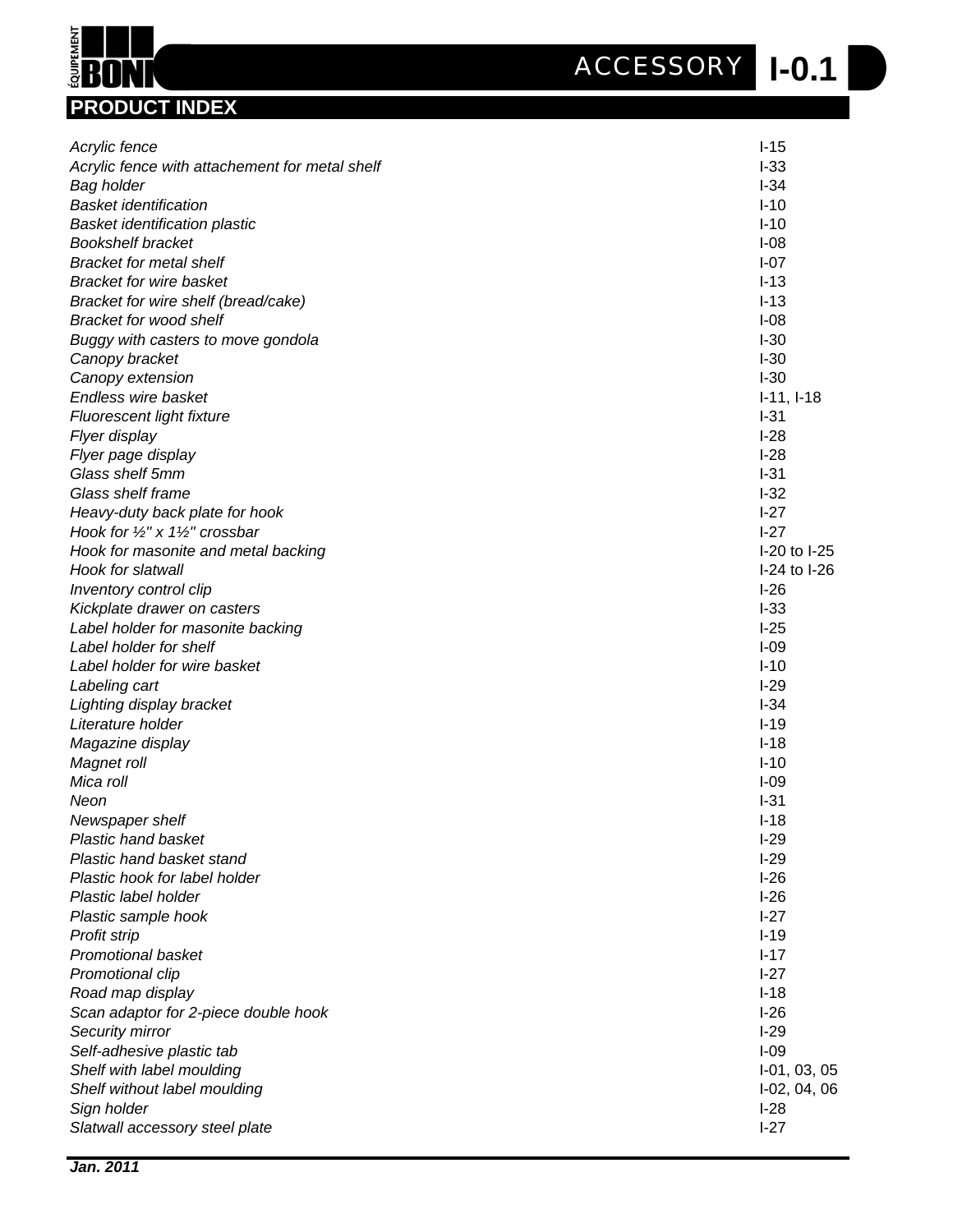**I-0.2** *ACCESSORY*



| Two-face tape roll                                   | $I-10$       |
|------------------------------------------------------|--------------|
| Universal clip for profit strip                      | $1 - 19$     |
| Universal system adaptor                             | $I-33$       |
| Wire basket, divider, sub-divider                    | $I-11, I-18$ |
| Wire divider for metal shelf                         | $I-12$       |
| Wire fence for metal shelf                           | $I-12$       |
| Wire hand basket                                     | $1-29$       |
| Wire shelf for bread and cake                        | $I-14$       |
| Wire shelf with 1" edge, moulding and brackets       | $I-15$       |
| Wire shelf with 21/2" edges front/back               | $I-12$       |
| Wire shelf with 3" edge and brackets                 | $I - 14$     |
| Wire shelf with 3" edge and slatwall bracket         | $I-16, I-17$ |
| Wire shelf with acrylic fence, moulding and brackets | $I-15$       |
| Wire shelf with metal bottom                         | $I-18$       |
| Wire sub-divider for metal shelf                     | $I-12$       |
| Wire sub-divider for wire shelf                      | $I - 12$     |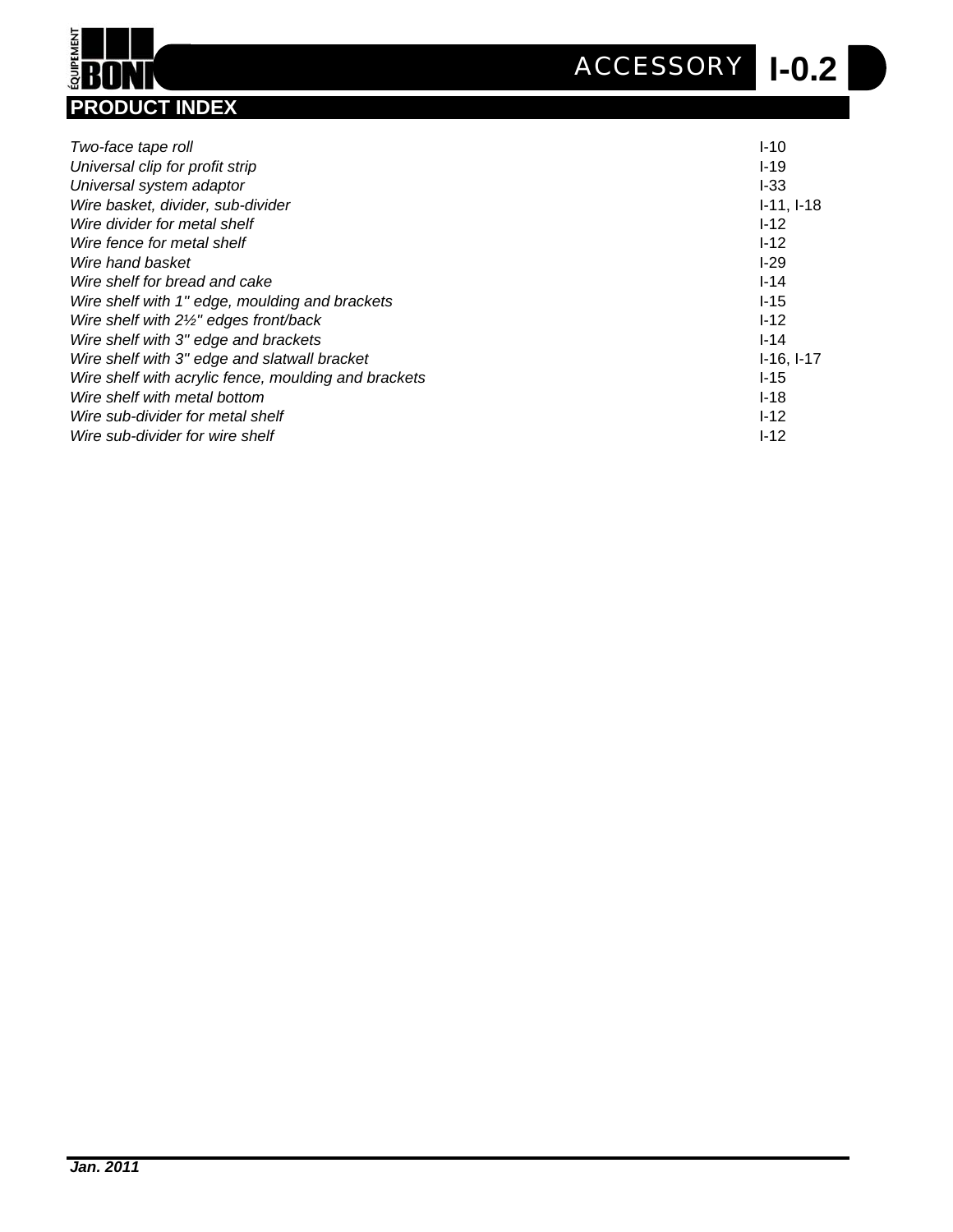

# **SHELF WITH LABEL MOULDING AND WITH STRAIGHT BRACKETS**

TMD-01-2410 *10" x 24"*



*Label moulding for 1<sup>1/2</sup> high* 

|                               | TMD-01-2412           | 12" x 24" |  |
|-------------------------------|-----------------------|-----------|--|
|                               | TMD-01-2414           | 14" x 24" |  |
|                               | TMD-01-2416           | 16" x 24" |  |
|                               | TMD-01-2418           | 18" x 24" |  |
|                               | TMD-01-2420           | 20" x 24" |  |
|                               | TMD-01-2422           | 22" x 24" |  |
|                               | TMD-01-2424           | 24" x 24" |  |
|                               | TMD-01-2426           | 26" x 24" |  |
|                               | TMD-01-2428           | 28" x 24" |  |
| O                             | TMD-01-2430           | 30" x 24" |  |
|                               |                       |           |  |
|                               |                       |           |  |
|                               | TMD-01-3010           | 10" x 30" |  |
|                               | TMD-01-3012           | 12" x 30" |  |
|                               | TMD-01-3014           | 14" x 30" |  |
| Label moulding for 11/4" high | TMD-01-3016           | 16" x 30" |  |
| label                         | TMD-01-3018           | 18" x 30" |  |
|                               | TMD-01-3020           | 20" x 30" |  |
|                               | TMD-01-3022           | 22" x 30" |  |
|                               | TMD-01-3024           | 24" x 30" |  |
|                               | TMD-01-3026           | 26" x 30" |  |
|                               | TMD-01-3028           | 28" x 30" |  |
|                               | TMD-01-3030           | 30" x 30" |  |
|                               |                       |           |  |
|                               |                       |           |  |
|                               | TMD-01-3610           | 10" x 36" |  |
|                               | TMD-01-3612           | 12" x 36" |  |
|                               | TMD-01-3614           | 14" x 36" |  |
|                               | TMD-01-3616           | 16" x 36" |  |
|                               | TMD-01-3618           | 18" x 36" |  |
|                               | TMD-01-3620           | 20" x 36" |  |
|                               | TMD-01-3622           | 22" x 36" |  |
|                               | TMD-01-3624           | 24" x 36" |  |
|                               | TMD-01-3626           | 26" x 36" |  |
|                               | TMD-01-3628           | 28" x 36" |  |
|                               | TMD-01-3630           | 30" x 36" |  |
|                               |                       |           |  |
|                               | TMD-01-4810           | 10" x 48" |  |
|                               | TMD-01-4812           | 12" x 48" |  |
|                               | TMD-01-4814           | 14" x 48" |  |
|                               | TMD-01-4816           | 16" x 48" |  |
|                               | TMD-01-4818           | 18" x 48" |  |
|                               | TMD-01-4820           | 20" x 48" |  |
|                               | TMD-01-4822           | 22" x 48" |  |
|                               | TMD-01-4824           | 24" x 48" |  |
|                               | TMD-01-4826 26" x 48" |           |  |
|                               | TMD-01-4828 28" x 48" |           |  |
|                               | TMD-01-4830           | 30" x 48" |  |
|                               |                       |           |  |

**I-01** *ACCESSORY*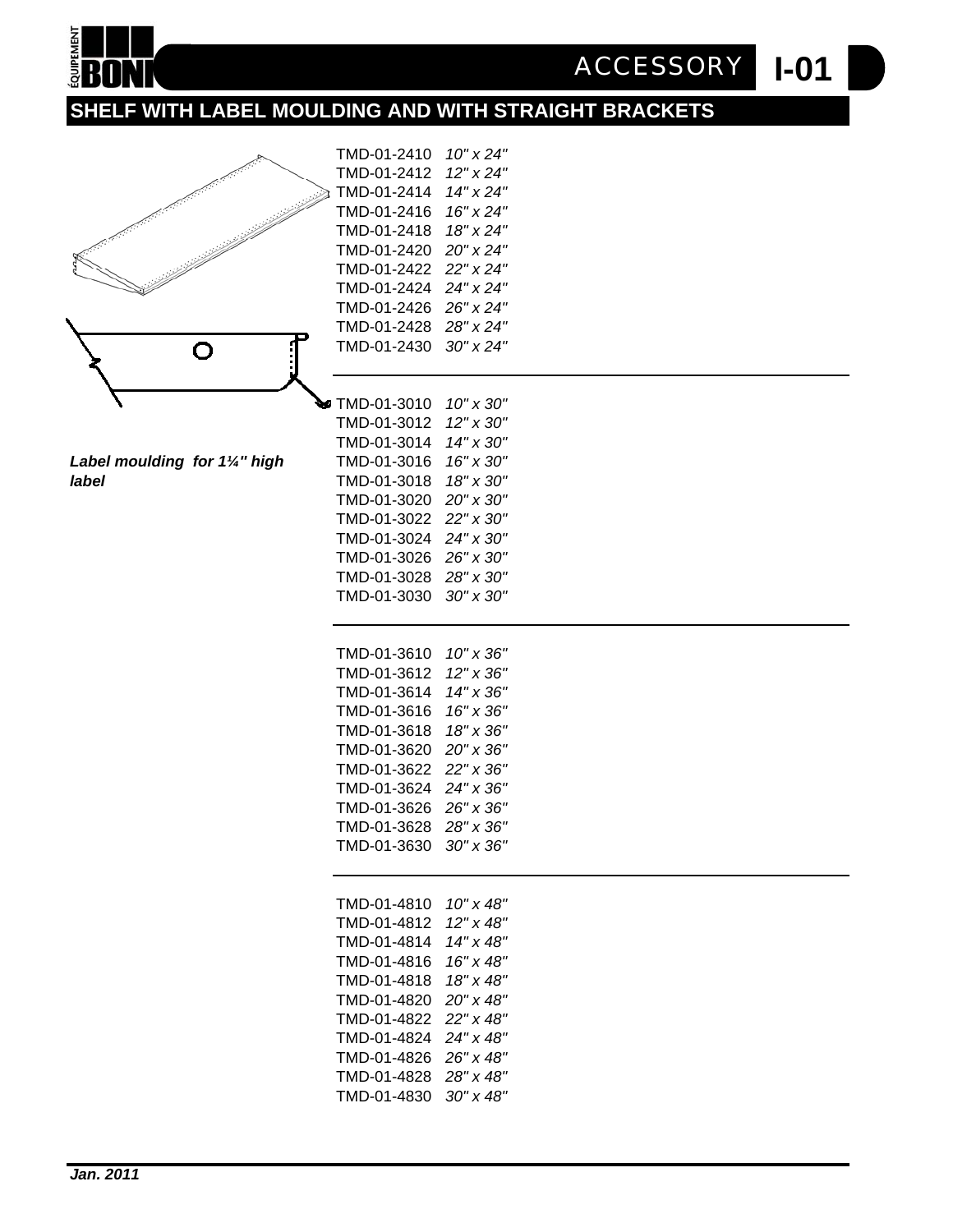

# **SHELF WITHOUT LABEL MOULDING AND WITH STRAIGHT BRACKETS**

TSD-01-2410 *10" x 24"*



|   | TSD-01-2412 | 12" x 24"          |  |
|---|-------------|--------------------|--|
| à | TSD-01-2414 | 14" x 24"          |  |
|   | TSD-01-2416 | 16" x 24"          |  |
|   | TSD-01-2418 | 18" x 24"          |  |
|   | TSD-01-2420 | 20" x 24"          |  |
|   | TSD-01-2422 | 22" x 24"          |  |
|   | TSD-01-2424 | 24" x 24"          |  |
|   | TSD-01-2426 | 26" x 24"          |  |
|   | TSD-01-2428 | 28" x 24"          |  |
|   | TSD-01-2430 | $30''$ x $24''$    |  |
|   |             |                    |  |
|   |             |                    |  |
|   | TSD-01-3010 | 10" x 30"          |  |
|   | TSD-01-3012 | 12" x 30"          |  |
|   | TSD-01-3014 | 14" x 30"          |  |
|   | TSD-01-3016 | 16" x 30"          |  |
|   | TSD-01-3018 | 18" x 30"          |  |
|   | TSD-01-3020 | 20" x 30"          |  |
|   | TSD-01-3022 | 22" x 30"          |  |
|   | TSD-01-3024 | 24" x 30"          |  |
|   | TSD-01-3026 | 26" x 30"          |  |
|   | TSD-01-3028 | 28" x 30"          |  |
|   |             | $30'' \times 30''$ |  |
|   | TSD-01-3030 |                    |  |
|   |             |                    |  |
|   | TSD-01-3610 | 10" x 36"          |  |
|   | TSD-01-3612 | 12" x 36"          |  |
|   | TSD-01-3614 | 14" x 36"          |  |
|   | TSD-01-3616 | 16" x 36"          |  |
|   | TSD-01-3618 | 18" x 36"          |  |
|   |             |                    |  |
|   | TSD-01-3620 | 20" x 36"          |  |
|   | TSD-01-3622 | 22" x 36"          |  |
|   | TSD-01-3624 | 24" x 36"          |  |
|   | TSD-01-3626 | 26" x 36"          |  |
|   | TSD-01-3628 | 28" x 36"          |  |
|   | TSD-01-3630 | 30" x 36"          |  |
|   |             |                    |  |
|   |             |                    |  |
|   | TSD-01-4810 | 10" x 48"          |  |
|   | TSD-01-4812 | 12" x 48"          |  |
|   | TSD-01-4814 | 14" x 48"          |  |
|   | TSD-01-4816 | 16" x 48"          |  |
|   | TSD-01-4818 | 18" x 48"          |  |
|   | TSD-01-4820 | 20" x 48"          |  |
|   | TSD-01-4822 | 22" x 48"          |  |
|   | TSD-01-4824 | 24" x 48"          |  |
|   | TSD-01-4826 | 26" x 48"          |  |
|   | TSD-01-4828 | 28" x 48"          |  |
|   | TSD-01-4830 | $30'' \times 48''$ |  |
|   |             |                    |  |

**I-02** *ACCESSORY*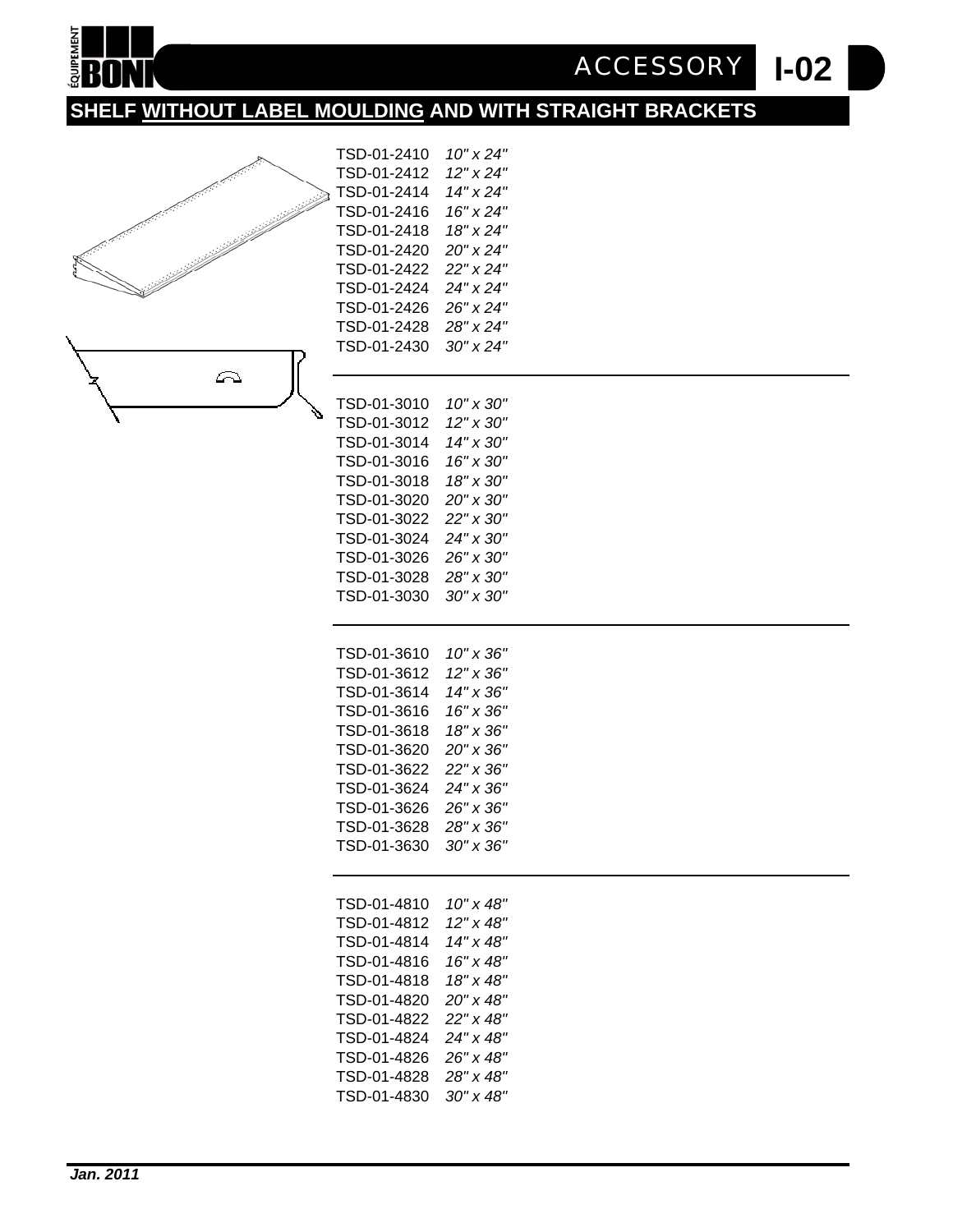

# **SHELF WITH LABEL MOULDING AND WITH ADJUSTABLE BRACKETS**



*Label moulding for 11/4" high label* TMI-01-3014 *14" x 30"*

| TMI-01-2406   | 6" x 24"                             |  |
|---------------|--------------------------------------|--|
| TMI-01-2408   | $8"$ x 24"                           |  |
|               |                                      |  |
| TMI-01-2410   | $10"$ x 24"                          |  |
| TMI-01-2412   | 12" x 24"                            |  |
| TMI-01-2414   | 14" x 24"                            |  |
|               |                                      |  |
| TMI-01-2416   | 16" x 24"                            |  |
| TMI-01-2418   | 18" x 24"                            |  |
| TMI-01-2420   | 20" x 24" (with heavy-duty brackets) |  |
| TMI-01-2422   | 22" x 24" (with heavy-duty brackets) |  |
|               |                                      |  |
|               |                                      |  |
|               |                                      |  |
| 7MI-01-3006 ⊓ | 6" x 30"                             |  |
| TMI-01-3008   | 8" x 30"                             |  |
| TMI-01-3010   |                                      |  |
|               | 10" x 30"                            |  |
| TMI-01-3012   | 12" x 30"                            |  |

**I-03** *ACCESSORY*

| TMI-01-3016 | 16" x 30"                                                 |
|-------------|-----------------------------------------------------------|
| TMI-01-3018 | 18" x 30"                                                 |
|             | TMI-01-3020 $20" \times 30"$ (with heavy-duty brackets)   |
|             | TMI-01-3022 $22'' \times 30''$ (with heavy-duty brackets) |
|             |                                                           |

| TMI-01-3606 | 6" x 36"                             |
|-------------|--------------------------------------|
| TMI-01-3608 | $8'' \times 36''$                    |
| TMI-01-3610 | $10" \times 36"$                     |
| TMI-01-3612 | $12" \times 36"$                     |
| TMI-01-3614 | 14" x 36"                            |
|             |                                      |
| TMI-01-3616 | 16" x 36"                            |
| TMI-01-3618 | 18" x 36"                            |
| TMI-01-3620 | 20" x 36" (with heavy-duty brackets) |
| TMI-01-3622 | 22" x 36" (with heavy-duty brackets) |
|             |                                      |

| TMI-01-4806 | 6" x 48"                             |
|-------------|--------------------------------------|
| TMI-01-4808 | $8" \times 48"$                      |
| TMI-01-4810 | 10" x 48"                            |
| TMI-01-4812 | 12" x 48"                            |
| TMI-01-4814 | 14" x 48"                            |
|             |                                      |
| TMI-01-4816 | 16" x 48"                            |
| TMI-01-4818 | 18" x 48"                            |
| TMI-01-4820 | 20" x 48" (with heavy-duty brackets) |
| TMI-01-4822 | 22" x 48" (with heavy-duty brackets) |
|             |                                      |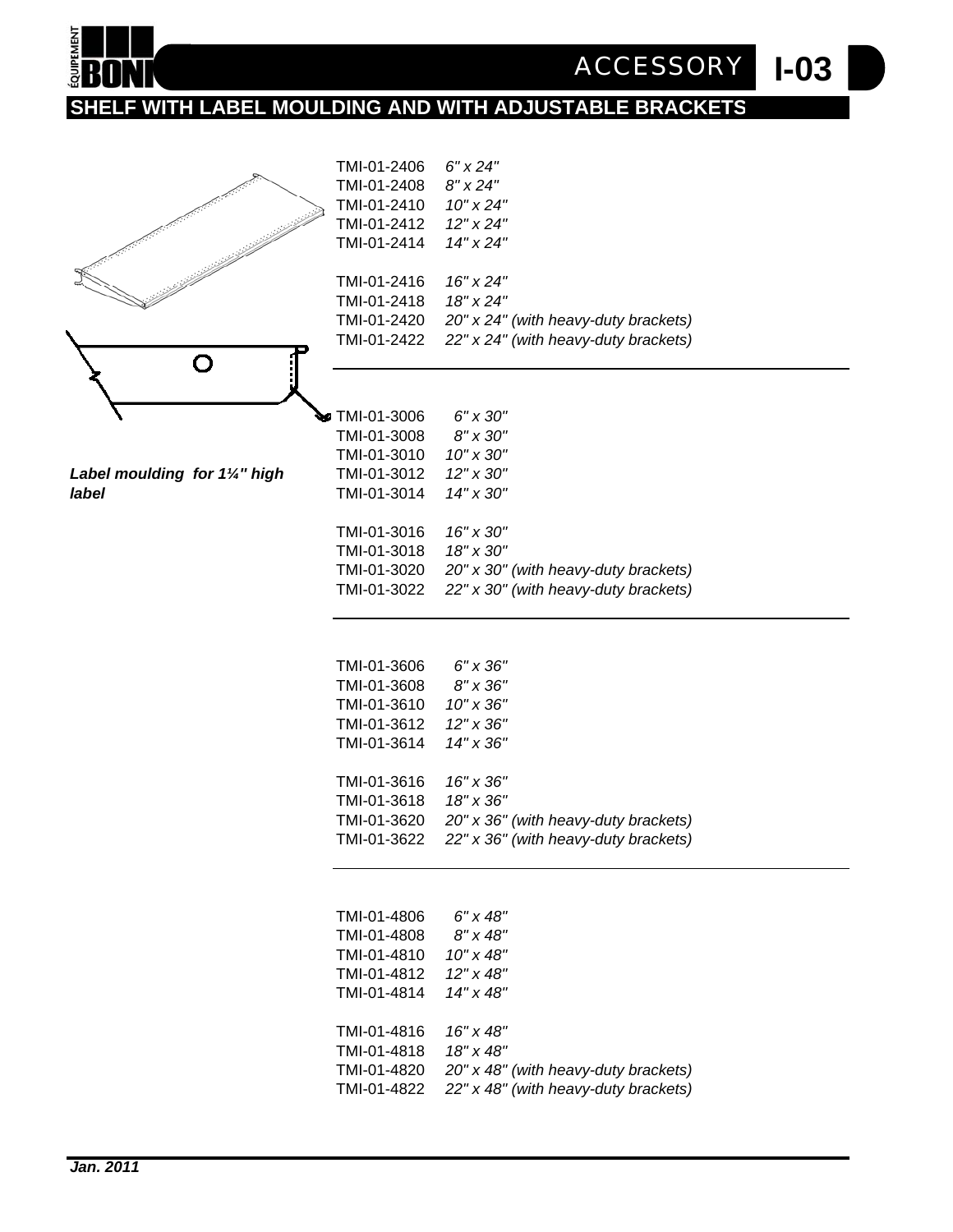

# **SHELF WITHOUT LABEL MOULDING AND WITH ADJUSTABLE BRACKETS**



| TSI-01-3010 | 10" x 30"                            |
|-------------|--------------------------------------|
| TSI-01-3012 | $12" \times 30"$                     |
| TSI-01-3014 | $14" \times 30"$                     |
|             |                                      |
| TSI-01-3016 | $16" \times 30"$                     |
| TSI-01-3018 | $18" \times 30"$                     |
| TSI-01-3020 | 20" x 30" (with heavy-duty brackets) |
| TSI-01-3022 | 22" x 30" (with heavy-duty brackets) |
|             |                                      |

**I-04**

*ACCESSORY*

| TSI-01-3606 | 6" x 36"                             |
|-------------|--------------------------------------|
| TSI-01-3608 | $8'' \times 36''$                    |
| TSI-01-3610 | $10" \times 36"$                     |
| TSI-01-3612 | 12" x 36"                            |
| TSI-01-3614 | $14" \times 36"$                     |
|             |                                      |
| TSI-01-3616 | $16" \times 36"$                     |
| TSI-01-3618 | 18" x 36"                            |
| TSI-01-3620 | 20" x 36" (with heavy-duty brackets) |
| TSI-01-3622 | 22" x 36" (with heavy-duty brackets) |
|             |                                      |

| TSI-01-4806 | 6" x 48"                             |
|-------------|--------------------------------------|
| TSI-01-4808 | $8" \times 48"$                      |
| TSI-01-4810 | $10'' \times 48''$                   |
| TSI-01-4812 | $12" \times 48"$                     |
| TSI-01-4814 | 14" x 48"                            |
|             |                                      |
| TSI-01-4816 | 16" x 48"                            |
| TSI-01-4818 | 18" x 48"                            |
| TSI-01-4820 | 20" x 48" (with heavy-duty brackets) |
| TSI-01-4822 | 22" x 48" (with heavy-duty brackets) |
|             |                                      |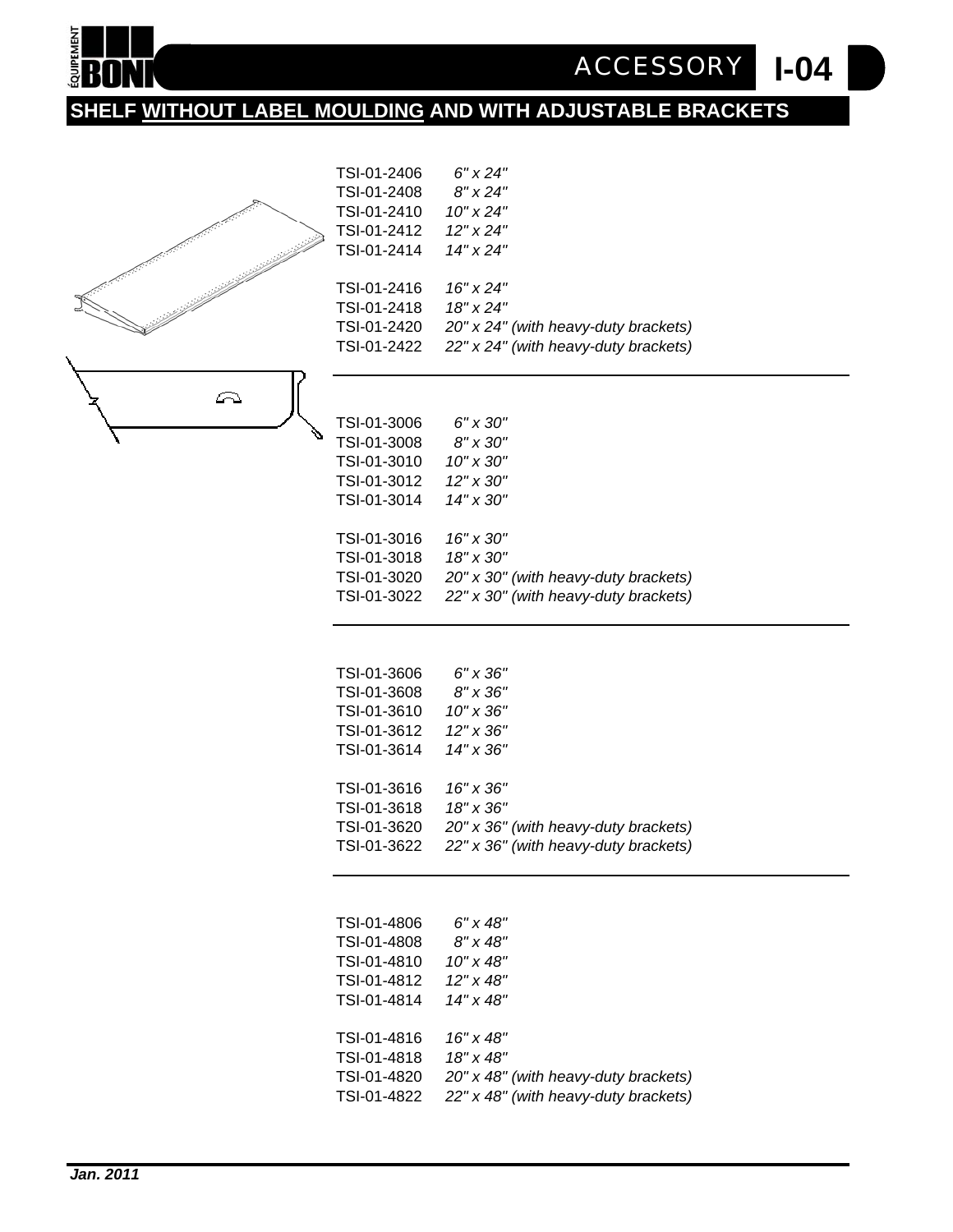# **I-05** *ACCESSORY*

# **SHELF WITH LABEL MOULDING (BRACKETS NOT INCLUDED)**



**EQUIPEMENT** 

Label moulding for 1<sup>1/4"</sup> high *label* 005-03-3010 *10" x 30"*

| 005-03-2406           | $6" \times 24"$               |  |
|-----------------------|-------------------------------|--|
| 005-03-2408           | $8" \times 24"$               |  |
| 005-03-2410           | $10"$ x $24"$                 |  |
| 005-03-2412           | 12" x 24"                     |  |
| 005-03-2414           | 14" x 24"                     |  |
| 005-03-2416           | 16" x 24"                     |  |
| 005-03-2418           | 18" x 24"                     |  |
| 005-03-2420           | 20" x 24"                     |  |
| 005-03-2422           | 22" x 24"                     |  |
| 005-03-2424           | 24" x 24"                     |  |
| 005-03-2426           | 26" x 24"                     |  |
| 005-03-2428           | 28" x 24"                     |  |
| $\bullet$ 005-03-2430 | 30" x 24"                     |  |
| 005-03-3006           | 6" x 30"                      |  |
| 005-03-3008           | 8" x 30"                      |  |
| 005-03-3010           | $10'' \times 30''$            |  |
|                       |                               |  |
| 005-03-3012           | 12" x 30"<br>$14" \times 30"$ |  |
| 005-03-3014           |                               |  |
| 005-03-3016           | 16" x 30"                     |  |
| 005-03-3018           | 18" x 30"                     |  |
| 005-03-3020           | 20" x 30"                     |  |
| 005-03-3022           | 22" x 30"                     |  |
| 005-03-3024           | 24" x 30"                     |  |
| 005-03-3026           | 26" x 30"                     |  |
| 005-03-3028           | 28" x 30"                     |  |
| 005-03-3030           | 30" x 30"                     |  |
| 005-03-3606           | $6'' \times 36''$             |  |
| 005-03-3608           | $8'' \times 36''$             |  |
| 005-03-3610           | $10'' \times 36''$            |  |
| 005-03-3612           | 12" x 36"                     |  |
| 005-03-3614           | 14" x 36"                     |  |
| 005-03-3616           | 16" x 36"                     |  |
| 005-03-3618           | 18" x 36"                     |  |
| 005-03-3620           | 20" x 36"                     |  |
| 005-03-3622           | 22" x 36"                     |  |
| 005-03-3624           | 24" x 36"                     |  |
| 005-03-3626           | 26" x 36"                     |  |
| 005-03-3628           | 28" x 36"                     |  |
| 005-03-3630           | 30" x 36"                     |  |
|                       |                               |  |
| 005-03-4806           | 6" x 48"                      |  |
| 005-03-4808           | $8''$ x 48"                   |  |
| 005-03-4810           | $10'' \times 48''$            |  |
| 005-03-4812           | 12" x 48"                     |  |
| 005-03-4814           | 14" x 48"                     |  |
| 005-03-4816           | 16" x 48"                     |  |
| 005-03-4818           | 18" x 48"                     |  |
| 005-03-4820           | 20" x 48"                     |  |
| 005-03-4822           | 22" x 48"                     |  |
| 005-03-4824           | 24" x 48"                     |  |
| 005-03-4826           | 26" x 48"                     |  |
| 005-03-4828           | 28" x 48"                     |  |
| 005-03-4830           | $30'' \times 48''$            |  |
|                       |                               |  |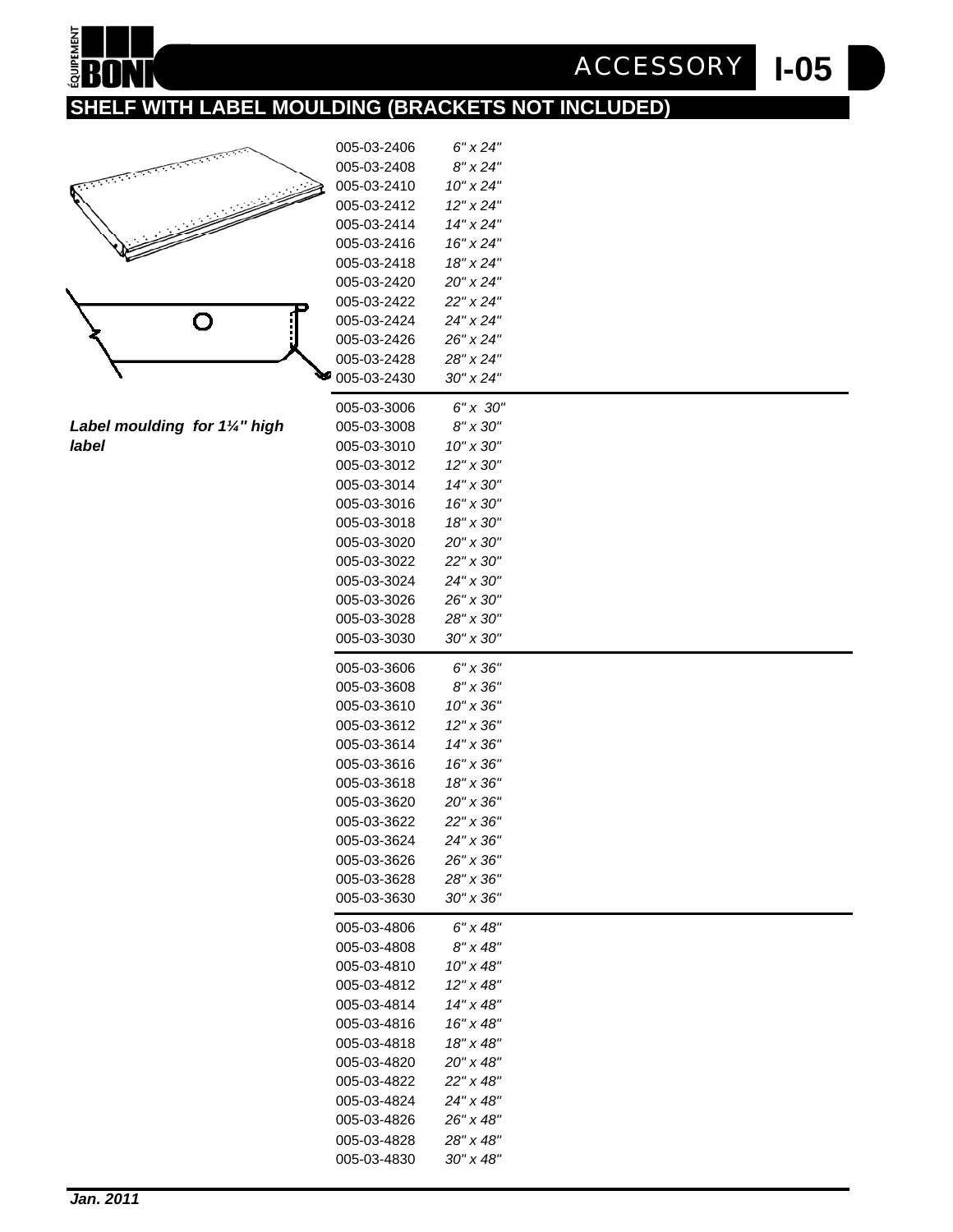# **I-06** *ACCESSORY*

# **SHELF WITHOUT LABEL MOULDING (BRACKETS NOT INCLUDED)**

005-01-2406 *6" x 24"* 005-01-2408 *8" x 24"*



EQUIPEMENT H Ш

| 005-01-2410 | 10" x 24"          |  |
|-------------|--------------------|--|
| 005-01-2412 | $12"$ x $24"$      |  |
| 005-01-2414 | 14" x 24"          |  |
| 005-01-2416 | 16" x 24"          |  |
| 005-01-2418 | 18" x 24"          |  |
| 005-01-2420 | 20" x 24"          |  |
| 005-01-2422 | 22" x 24"          |  |
| 005-01-2424 | 24" x 24"          |  |
| 005-01-2426 | 26" x 24"          |  |
| 005-01-2428 | 28" x 24"          |  |
| 005-01-2430 | $30''$ x $24''$    |  |
| 005-01-3006 | 6" x 30"           |  |
| 005-01-3008 | 8" x 30"           |  |
| 005-01-3010 | 10" x 30"          |  |
| 005-01-3012 | 12" x 30"          |  |
| 005-01-3014 | $14'' \times 30''$ |  |
| 005-01-3016 | 16" x 30"          |  |
| 005-01-3018 | 18" x 30"          |  |
| 005-01-3020 | 20" x 30"          |  |
| 005-01-3022 | 22" x 30"          |  |
| 005-01-3024 | 24" x 30"          |  |
| 005-01-3026 | 26" x 30"          |  |
| 005-01-3028 | 28" x 30"          |  |
| 005-01-3030 | 30" x 30"          |  |
| 005-01-3606 | 6" x 36"           |  |
| 005-01-3608 | 8" x 36"           |  |
| 005-01-3610 | 10" x 36"          |  |
| 005-01-3612 | 12" x 36"          |  |
| 005-01-3614 | $14'' \times 36''$ |  |
| 005-01-3616 | $16'' \times 36''$ |  |
| 005-01-3618 | 18" x 36"          |  |
| 005-01-3620 | 20" x 36"          |  |
| 005-01-3622 | 22" x 36"          |  |
| 005-01-3624 | 24" x 36"          |  |
| 005-01-3626 | 26" x 36"          |  |
| 005-01-3628 | 28" x 36"          |  |
| 005-01-3630 | 30" x 36"          |  |
| 005-01-4806 | 6" x 48"           |  |
| 005-01-4808 | $8" \times 48"$    |  |
| 005-01-4810 | 10" x 48"          |  |
| 005-01-4812 | 12" x 48"          |  |
| 005-01-4814 | 14" x 48"          |  |
| 005-01-4816 | 16" x 48"          |  |
| 005-01-4818 | 18" x 48"          |  |
| 005-01-4820 | 20" x 48"          |  |
| 005-01-4822 | 22" x 48"          |  |
| 005-01-4824 | 24" x 48"          |  |
| 005-01-4826 | 26" x 48"          |  |
| 005-01-4828 | 28" x 48"          |  |
| 005-01-4830 | 30" x 48"          |  |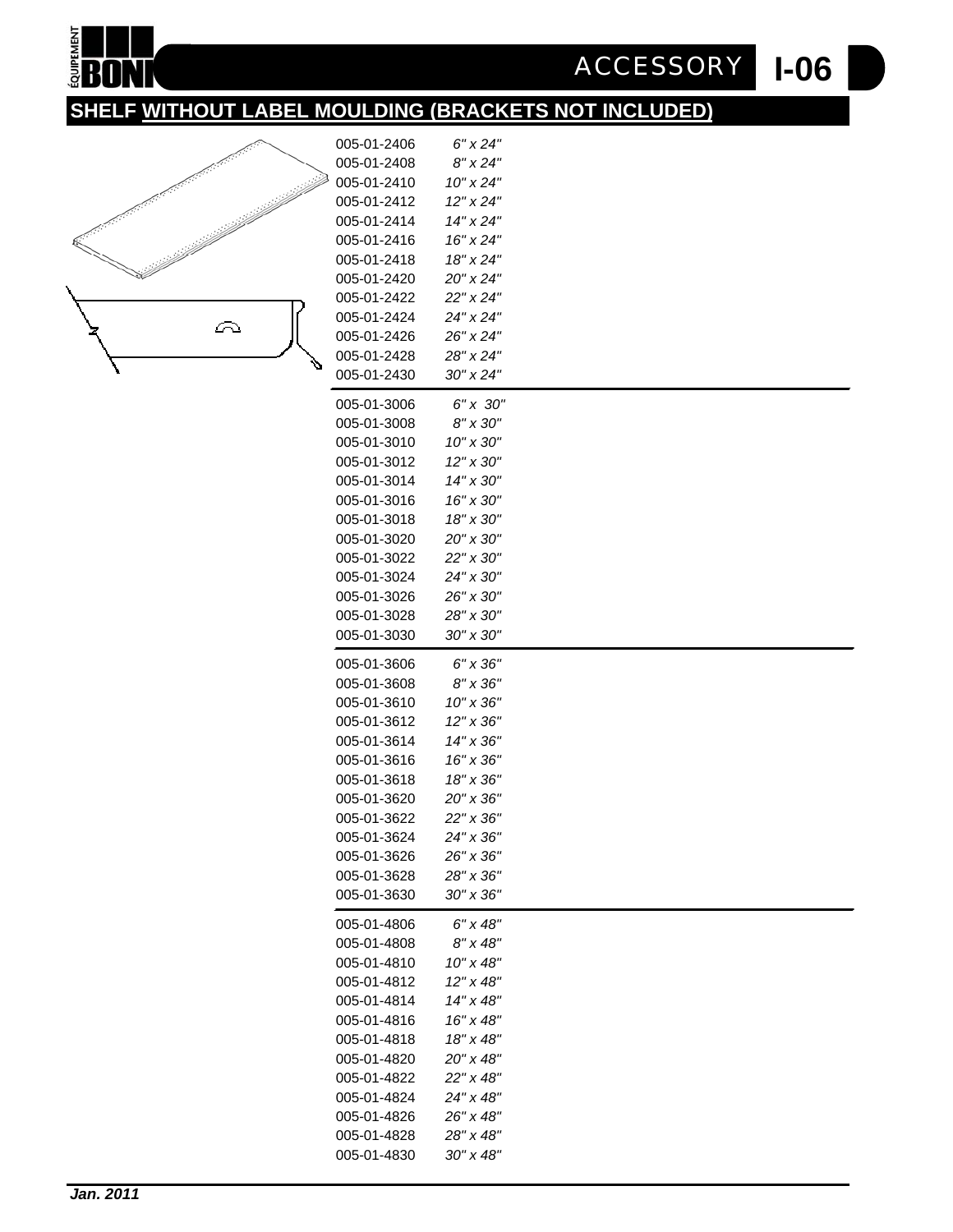#### **I-07** *ACCESSORY*

# **STRAIGHT BRACKET FOR SHELF WITH LABEL MOULDING**



**OUIPEMEN** 

**PDI** 

 $\circ$ 

| 006-00-0016 | 16"            |
|-------------|----------------|
| 006-00-0018 | 18"            |
| 006-00-0020 | 20"            |
| 006-00-0022 | 22"            |
|             |                |
| 006-00-0024 | 24"            |
| 006-00-0026 | 26"            |
| 006-00-0028 | 28" heavy-duty |
| 006-00-0030 | 30" heavy-duty |
|             |                |

#### **STRAIGHT BRACKET FOR SHELF WITHOUT LABEL MOULDING**

006-01-0010 *10" (10½")* 006-01-0012 *12" (12½")*  $\bigcirc$ 006-01-0014 *14" (14½")* 006-01-0016 *16" (16½")* 006-01-0018 *18" (18½")* 006-01-0020 *20" (20½")* 006-01-0022 *22" (22½")* 006-01-0024 *24" (24½")* 006-01-0026 *26" (26½")* 006-01-0028 *28" (28½") heavy-duty* 006-01-0030 *30" (30½") heavy-duty*

# **ADJUSTABLE BRACKET**



# **HEAVY DUTY ADJUSTABLE BRACKET**

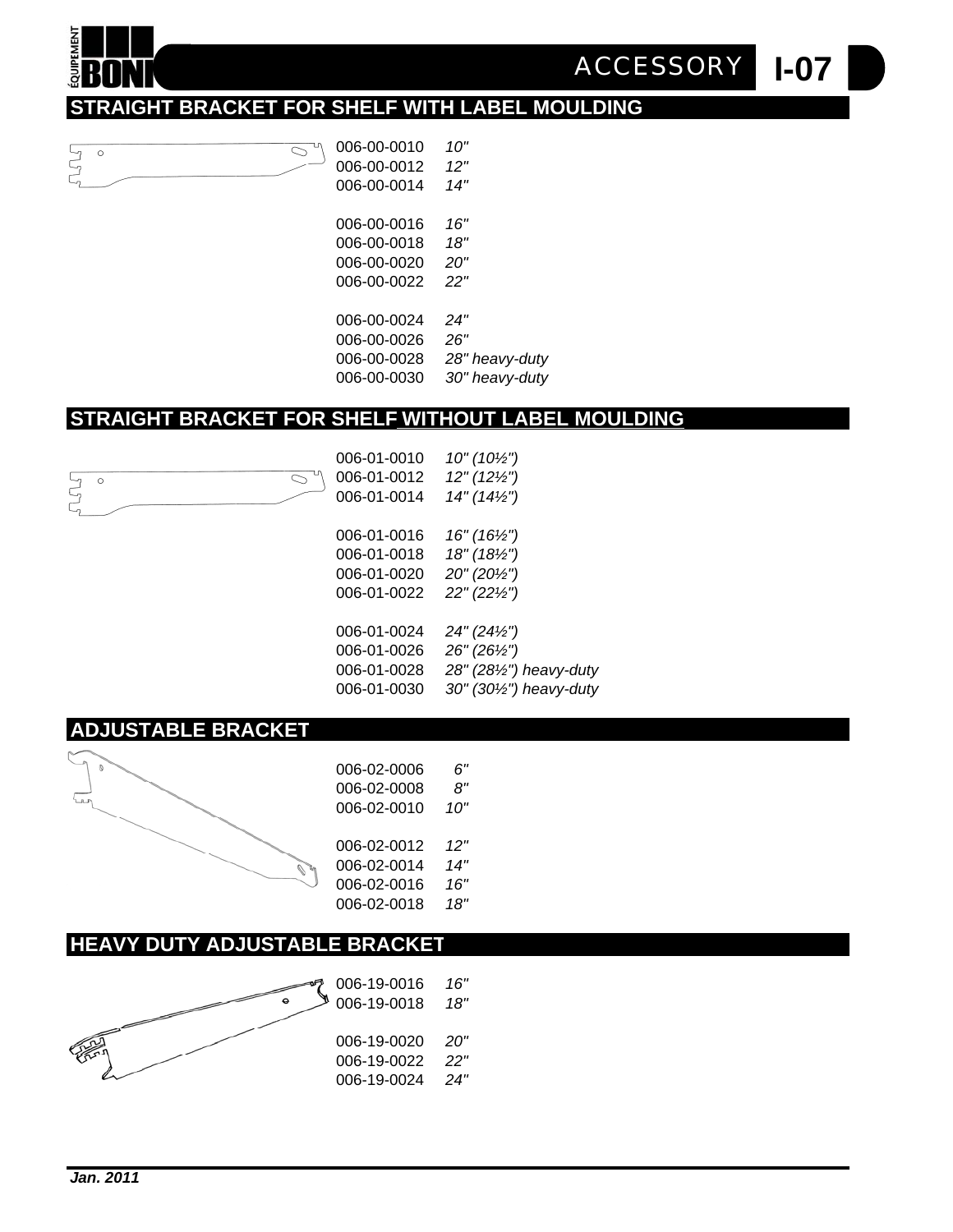**I-08** *ACCESSORY*

# **STRAIGHT WOOD SHELF BRACKET**



| 006-G4-0006 | 6" Left   |  |
|-------------|-----------|--|
| 006-G4-0008 | 8" Left   |  |
| 006-G4-0010 | 10" Left  |  |
| 006-G4-0012 | 12" Left  |  |
| 006-G4-0014 | 14" Left  |  |
|             |           |  |
| 006-G4-0016 | 16" Left  |  |
| 006-G4-0018 | 18" Left  |  |
| 006-G4-0020 | 20" Left  |  |
|             |           |  |
|             |           |  |
| 006-D4-0006 | 6" Right  |  |
| 006-D4-0008 | 8" Right  |  |
| 006-D4-0010 | 10" Right |  |
| 006-D4-0012 | 12" Right |  |
| 006-D4-0014 | 14" Right |  |
|             |           |  |
| 006-D4-0016 | 16" Right |  |
| 006-D4-0018 | 18" Right |  |
| 006-D4-0020 | 20" Right |  |

#### **ADJUSTABLE WOOD SHELF BRACKET**



| 006-G4-0106 | 6" Left                |
|-------------|------------------------|
| 006-G4-0108 | 8" Left                |
| 006-G4-0110 | 10" Left               |
| 006-G4-0112 | 12" Left               |
| 006-G4-0114 | 14" Left               |
|             |                        |
| 006-G4-0116 | 16" Left - heavy-duty  |
| 006-G4-0118 | 18" Left - heavy-duty  |
| 006-G4-0120 | 20" Left - heavy-duty  |
|             |                        |
| 006-D4-0106 |                        |
| 006-D4-0108 | 6" Right               |
| 006-D4-0110 | 8" Right<br>10" Right  |
| 006-D4-0112 | 12" Right              |
| 006-D4-0114 | 14" Right              |
|             |                        |
| 006-D4-0116 | 16" Right - heavy-duty |

006-D4-0120 *20" Right - heavy-duty*

#### **BOOKSHELF BRACKET**





SB797-121034 *12" deep x 10 3/4" high - Left and right*

#### **PACK OF 25 PAIRS**

SB797-121034 *12" deep x 10 3/4" high - Left and right*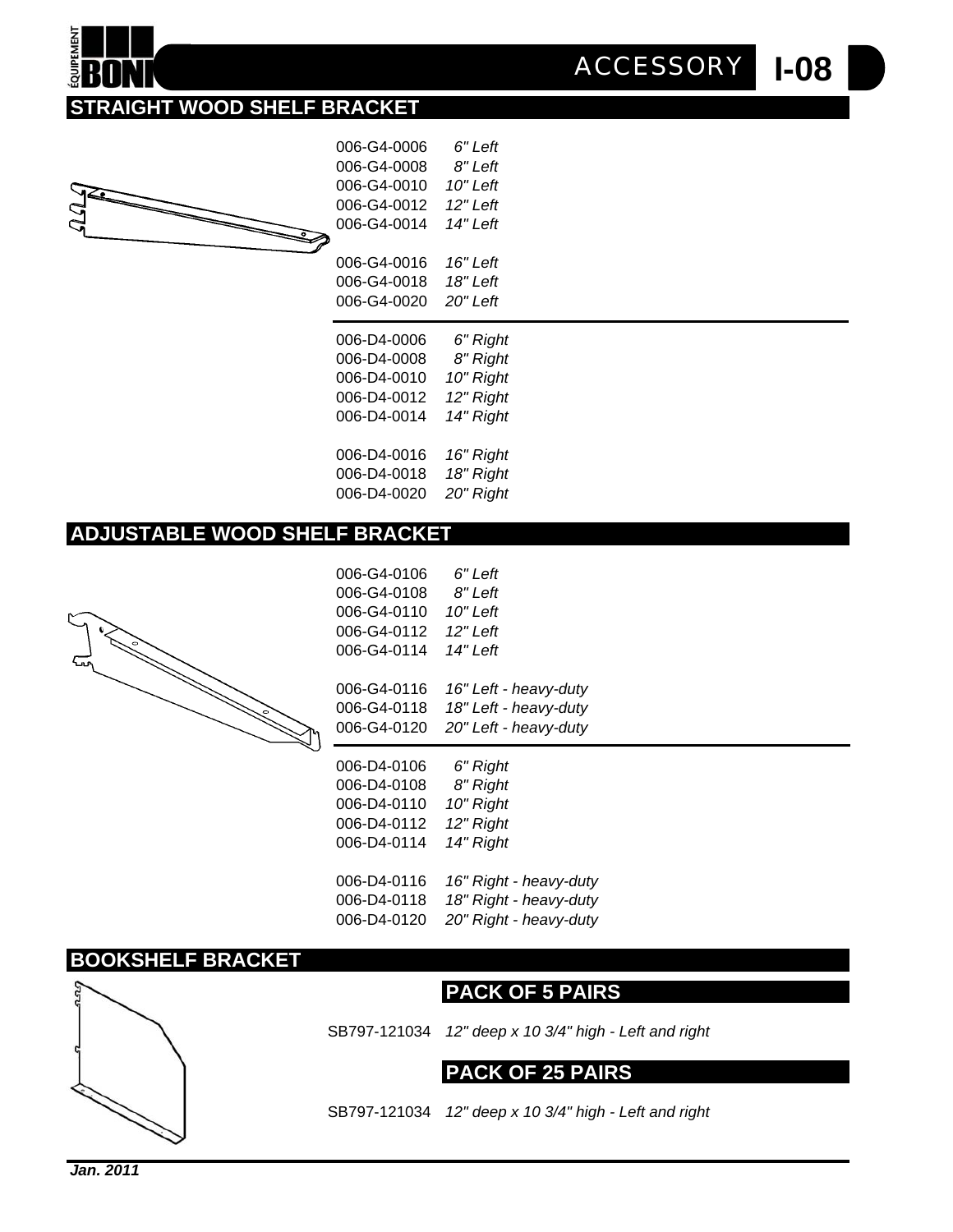CLUSTERTAB6116 *1 5/8" wide x 1¼" high* 

# **SELF-ADHESIVE PLASTIC TAB**



**1¼" x 500' ROLL OF MICA**



| 011-13-2524 | 24" clear backing |
|-------------|-------------------|
| 011-13-2530 | 30" clear backing |
| 011-13-2536 | 36" clear backing |
| 011-13-2548 | 48" clear backing |

011-02-0348C *48" clear backing (34WCL48)*



# **FOR FLAT SURFACE**







# 011-11-1524 *24"* 011-11-1530 *30"* 011-11-1536 *36"*

15° ANGLE

**SELF-ADHESIVE PLASTIC LABEL HOLDER**

011-11-1548 *48"*

011-11-9036 *36"*

**PLASTIC LABEL HOLDER FOR SHELF WITH LABEL MOULDING**

# **90o ANGLE**

011-11-9024 *24"* 011-11-9030 *30"* 011-11-9048 *48"*

**I-09** *ACCESSORY*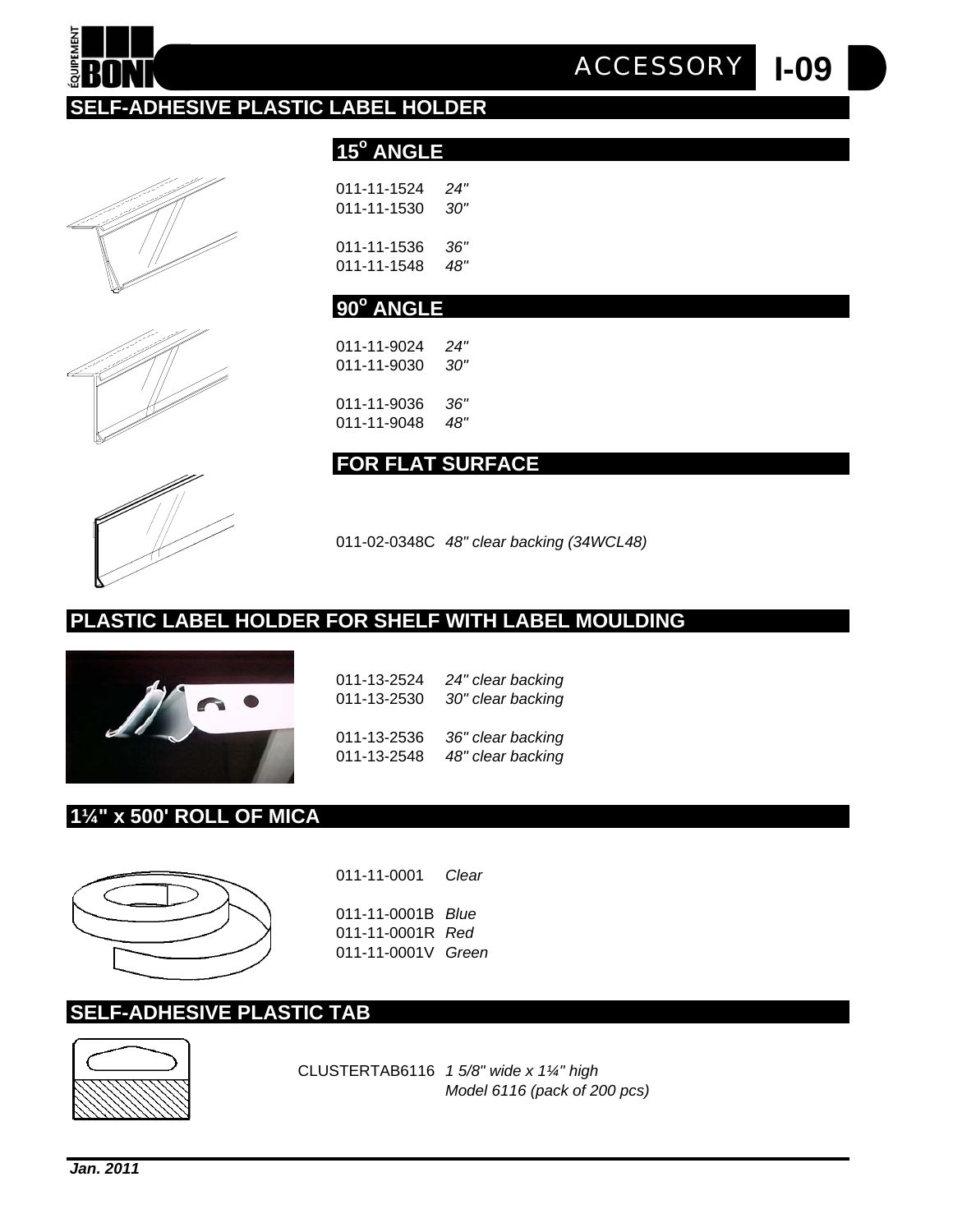

**I-10** *ACCESSORY*

# **LABEL HOLDER FOR WIRE MESH BASKET AND WIRE SHELF**



011-11-4503 *45 0 angle, 3'' long*

#### **BASKET METAL IDENTIFICATION**



016-05-0036 *3" x 36"*

016-05-0048 *3" x 48"*

# **CLEAR PLASTIC FOR BASKET IDENTIFICATION**



016-05-0136 *36"*

016-05-0148 *48"*

#### **MAGNET ROLL**



011-15-0001 *½" x 100' - self-adhesive backing*

011-15-0002 *¾" x 100' - self-adhesive backing*

*Price as per request, special order*

#### **2-FACE SELF-ADHESIVE TAPE**



011-15-0101 *3/4" x 100'*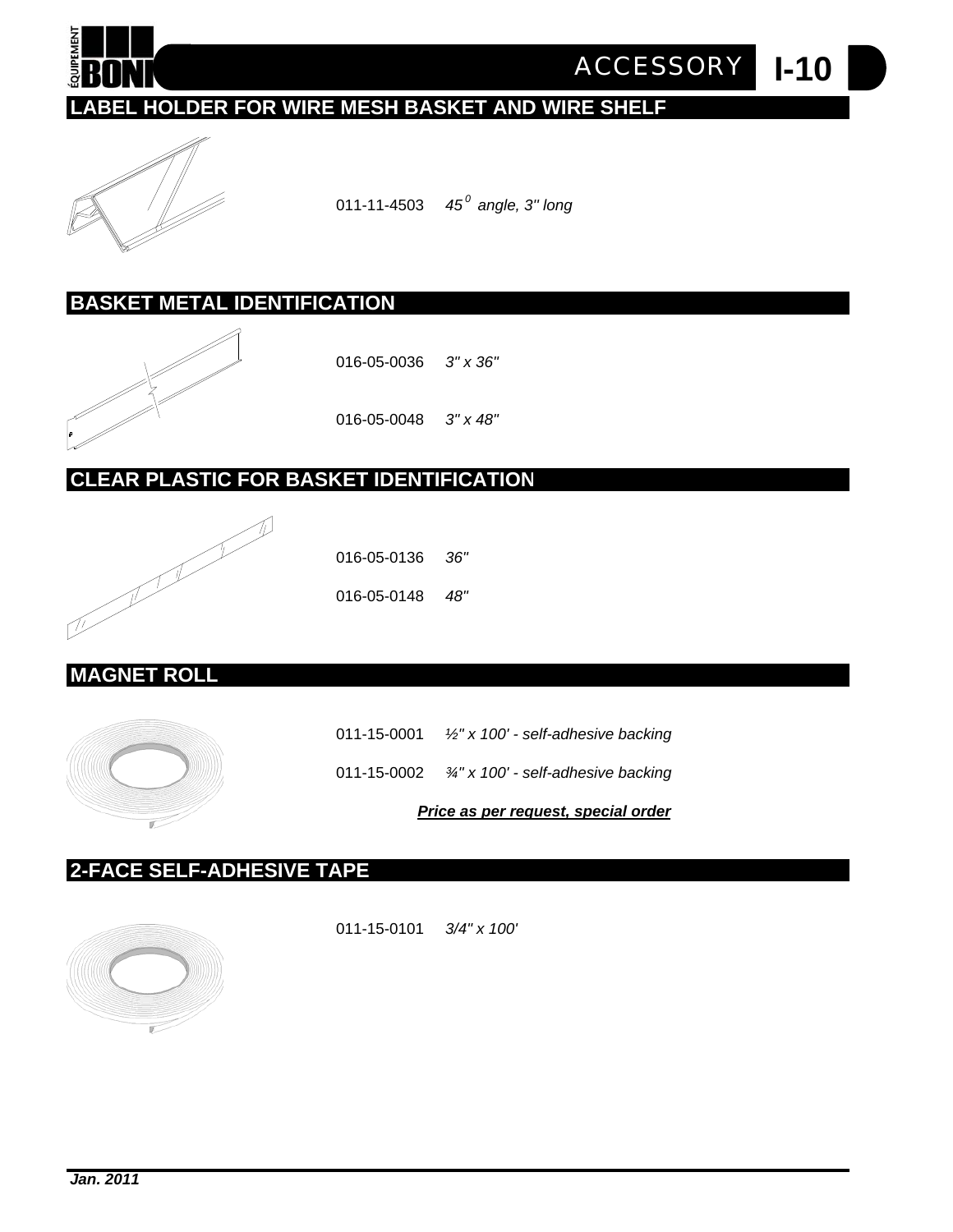| ACCESSORY | I-11 |
|-----------|------|
|-----------|------|

**ENDLESS WIRE MESH BASKET**



#### **WIRE MESH BASKET DIVIDER**



# **WIRE MESH BASKET SUB-DIVIDER**



016-04-0004 *6" x 4"*

016-04-0006 *6" x 6"*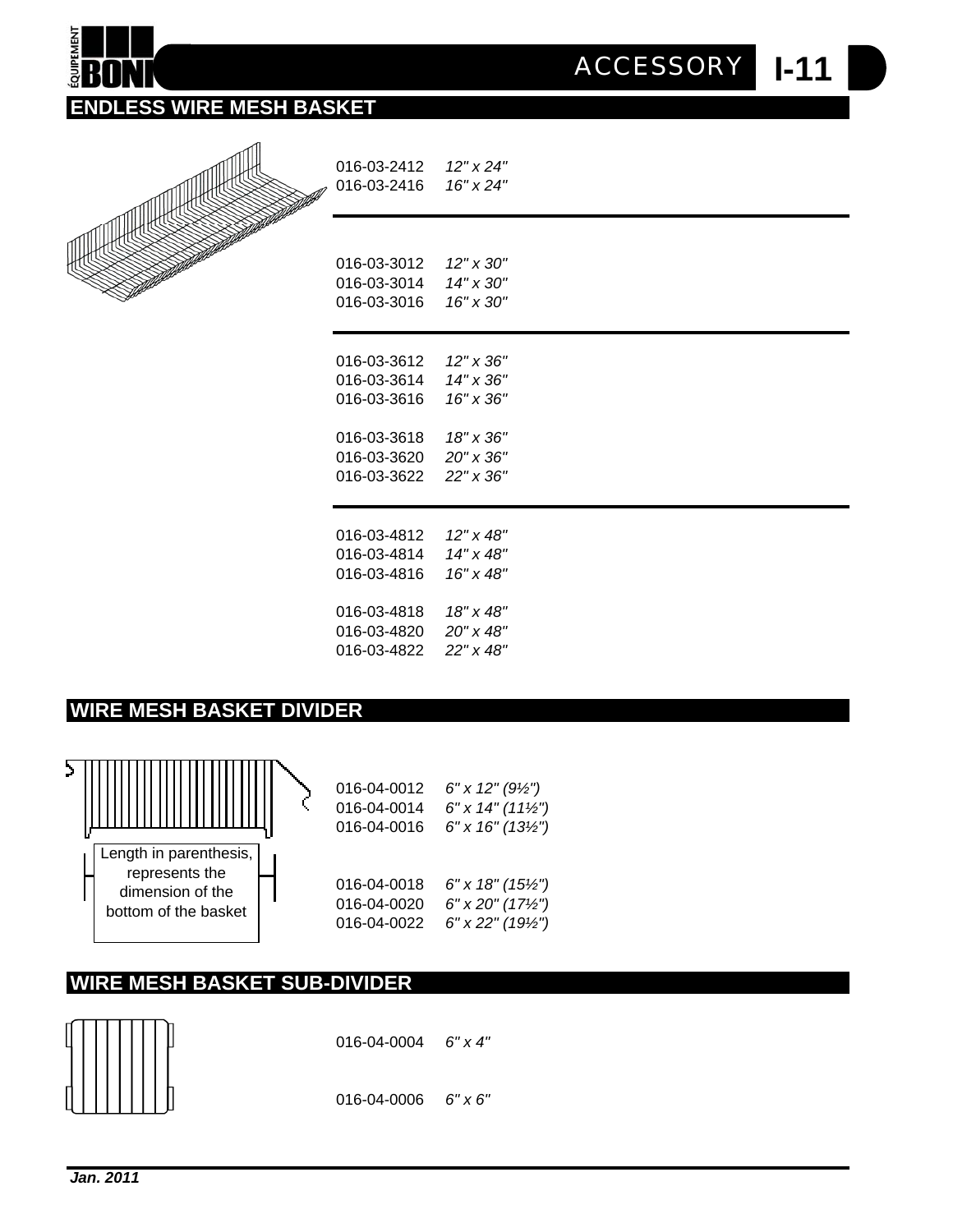



#### **WIRE FENCE FOR METAL SHELF**



016-02-0024 *24" x 2½" high* 016-02-0030 *30" x 2½" high*

016-02-0036 *36" x 2½" high* 016-02-0048 *48" x 2½" high*

#### **WIRE SUBDIVIDER FOR METAL SHELF**

016-02-0004 *4" x 2½" high - CHROME finish* 016-02-0006 *6" x 2½" high - CHROME finish* **I-12**

*ACCESSORY*

# **WIRE SHELF WITH 2½" EDGE FRONT AND BACK**

WWW.COMMUNICATION 016-13-4814 *14" x 48"- CHROME finish* 016-13-4816 *16" x 48"- CHROME finish*

#### **WIRE SUBDIVIDER FOR WIRE SHELF**



- 016-13-0214 *14" x 2½" high CHROME finish*
- 016-13-0216 *16" x 2½" high CHROME finish*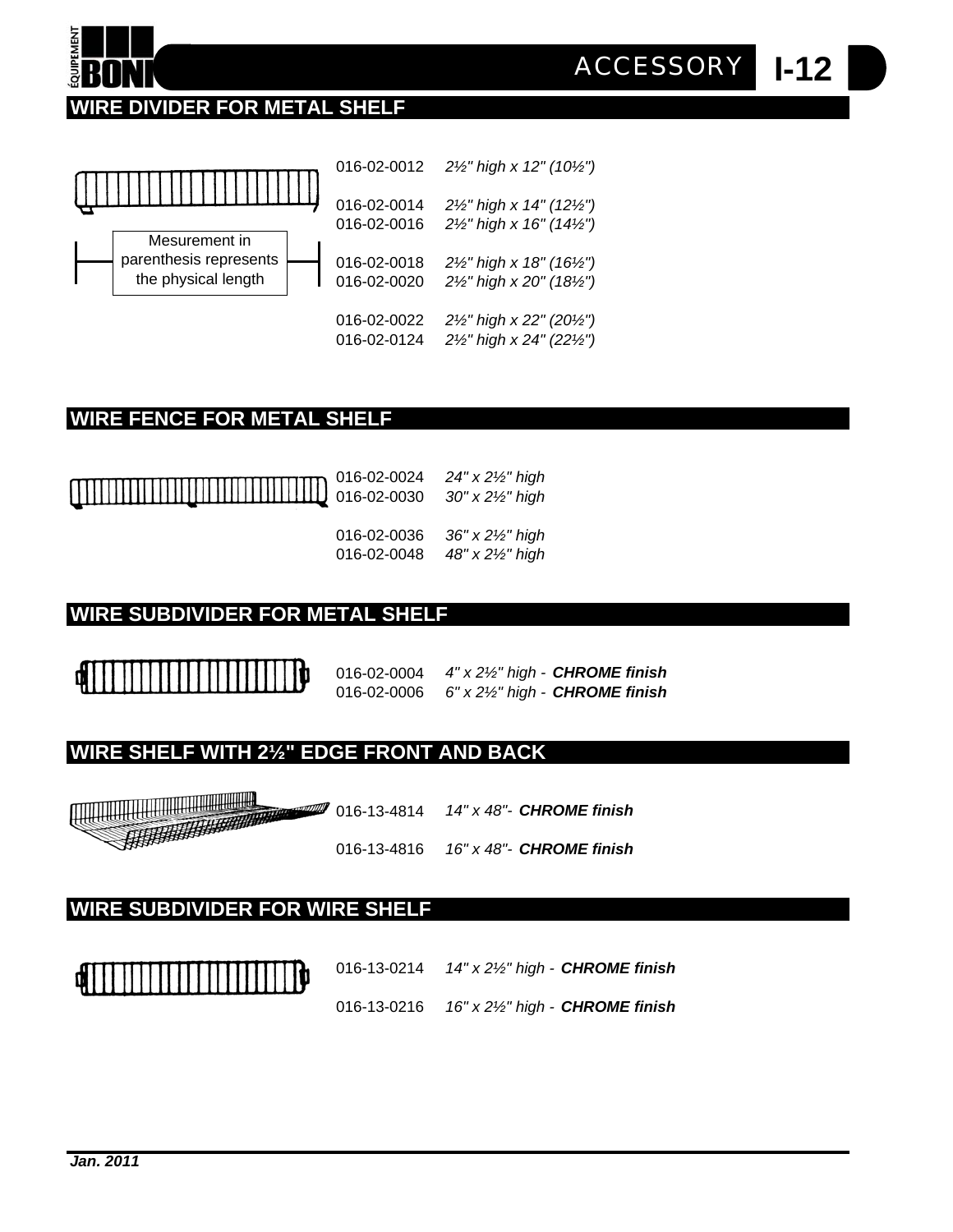

**I-13** *ACCESSORY*

# **STRAIGHT BRACKET FOR WIRE BASKET AND WIRE SHELF**



| 006-G5-0010 | 10" (8") left   |
|-------------|-----------------|
| 006-G5-0012 | 12" (10") left  |
| 006-G5-0014 | 14" (12") left  |
| 006-G5-0016 | 16" (14") left  |
| 006-G5-0018 | 18" (16") left  |
| 006-G5-0020 | 20" (18") left  |
|             |                 |
| 006-D5-0010 | 10" (8") right  |
| 006-D5-0012 | 12" (10") right |
| 006-D5-0014 | 14" (12") right |

#### **ADJUSTABLE BRACKET FOR WIRE BASKET AND WIRE SHELF**



006-G5-0110 *10" (8") left*  006-G5-0112 *12" (10") left* 006-G5-0114 *14" (12") left* 006-G5-0116 *16" (14") left*

006-D5-0110 *10" (8") right* 006-D5-0112 *12" (10") right* 006-D5-0114 *14" (12") right* 006-D5-0116 *16" (14") right*

#### **HEAVY-DUTY ADJUSTABLE BRACKET FOR WIRE BASKET AND WIRE SHELF**



| 006-D5-0118 | 18" right |
|-------------|-----------|
| 006-D5-0120 | 20" right |
| 006-D5-0122 | 22" right |
| 006-D5-0124 | 24" right |
|             |           |

#### **HEAVY-DUTY ADJUSTABLE BRACKET FOR WIRE SHELF (BREAD & CAKE)**

006-11-G-018 *18" left* 006-11-G-020 *20" left* 006-11-G-022 *22" left* فلعره 006-11-D-018 *18" right* 006-11-D-020 *20" right* 006-11-D-022 *22" right*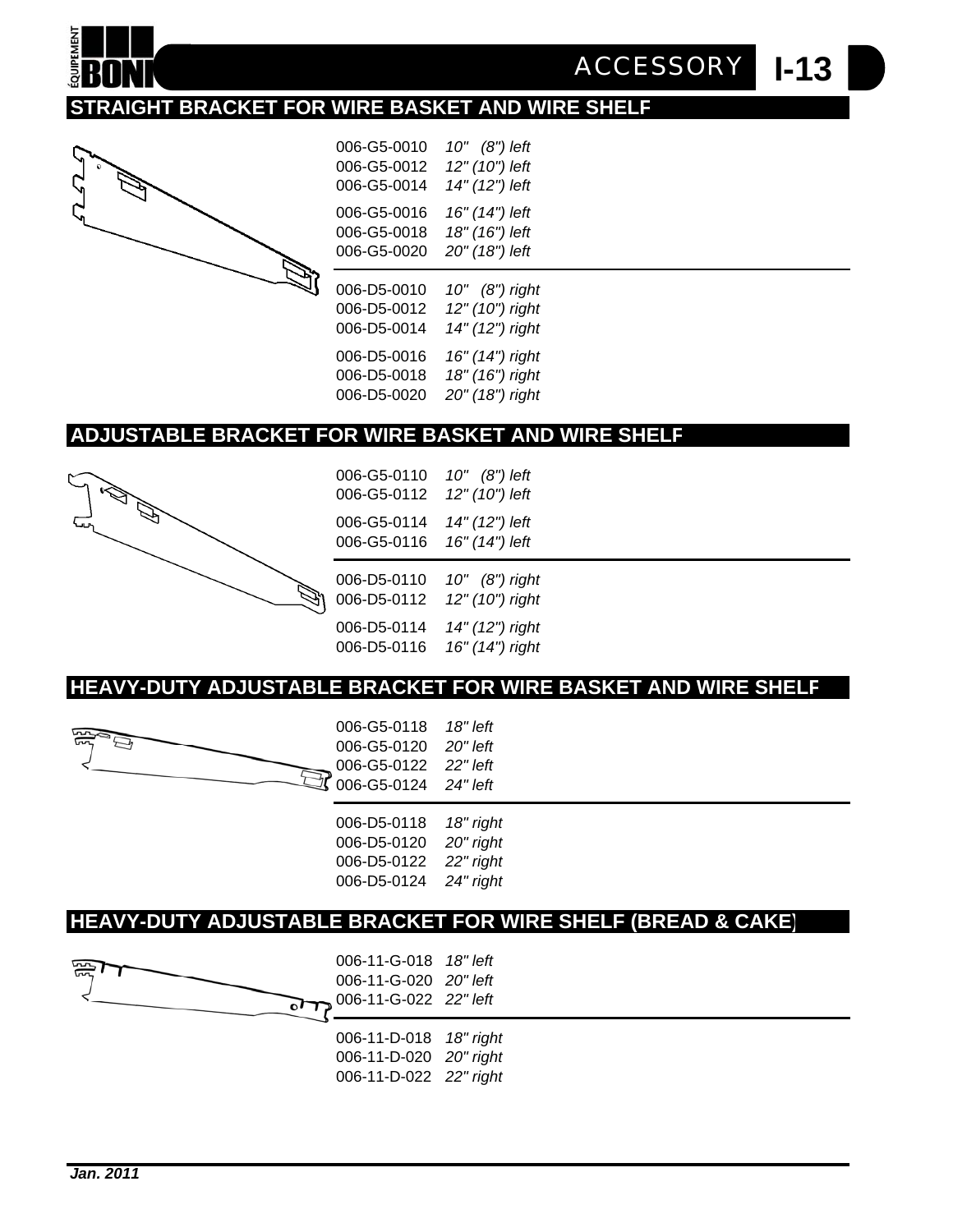

**I-14** *ACCESSORY*

# **WIRE SHELF FOR BREAD AND CAKE - CHROME FINISH**



016-01-3620 *20" x 36"* 016-01-3622 *22" x 36"* 016-01-4818 *18" x 48"* 016-01-4820 *20" x 48"*

016-01-4822 *22" x 48"*

#### **WIRE SHELF WITH 3" FRONT EDGE AND BRACKETS**



| 090-16-2408<br>090-16-2410<br>090-16-2412 | 8" x 24"<br>10" x 24"<br>12" x 24" |  |
|-------------------------------------------|------------------------------------|--|
| 090-16-3008                               | 8" x 30"                           |  |
| 090-16-3010                               | 10" x 30"                          |  |
| 090-16-3012                               | 12" x 30"                          |  |
|                                           |                                    |  |
|                                           |                                    |  |

090-16-3608 *8" x 36"* 090-16-3610 *10" x 36"* 090-16-3612 *12" x 36"*

#### **WIRE SHELF WITH 3" FRONT EDGE, MOULDING AND BRACKETS**



| 8" x 24"<br>10" x 24"<br>12" x 24"<br>8" x 30"<br>10" x 30"<br>$12" \times 30"$<br>8" x 36"<br>10" x 36" |
|----------------------------------------------------------------------------------------------------------|

| 090-17-3610 | 10" x 36' |
|-------------|-----------|
| 090-17-3612 | 12" x 36' |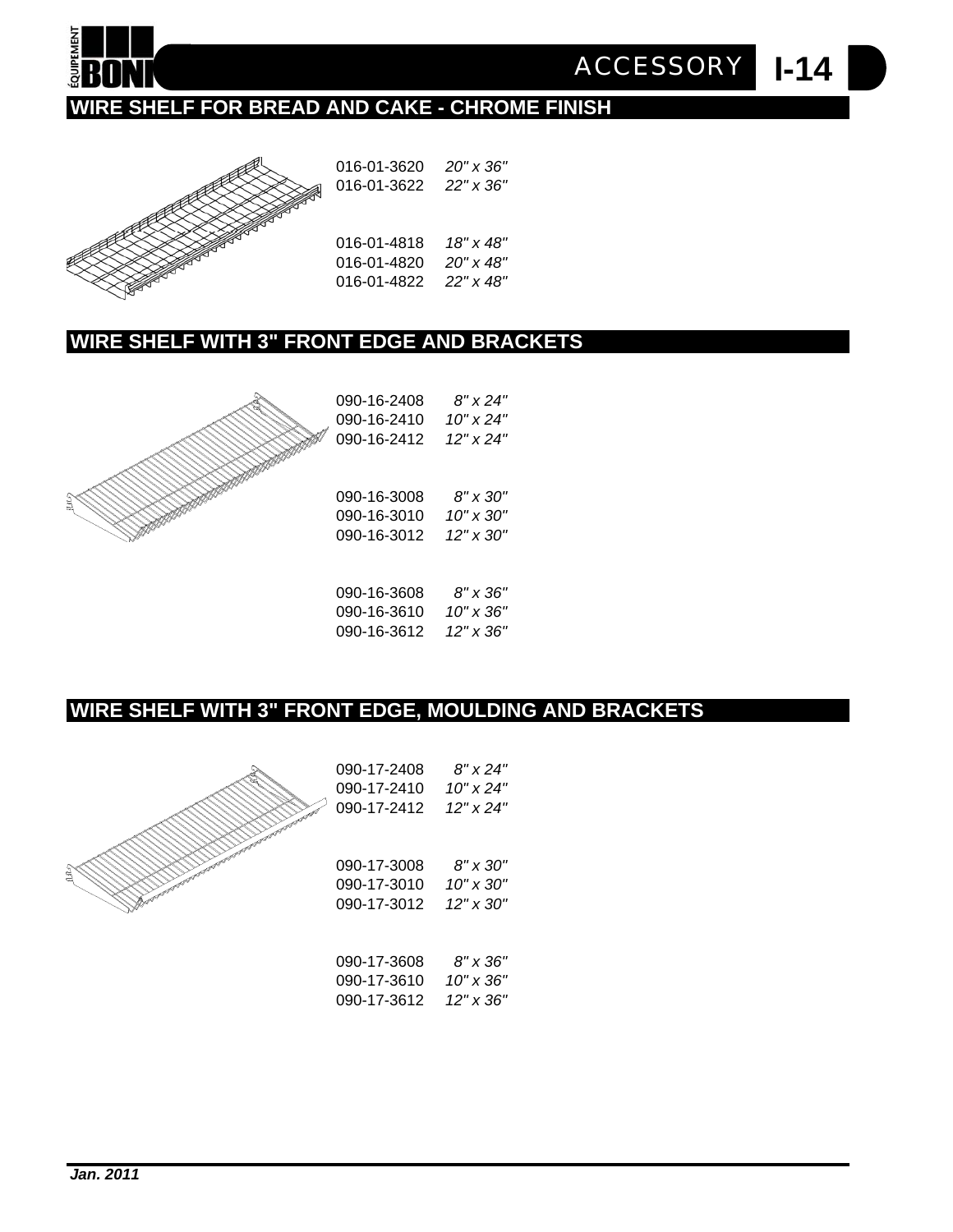

| 090-22-2404 | 4" x 24"        |
|-------------|-----------------|
| 090-22-2406 | 6" x 24"        |
| 090-22-2408 | 8" x 24"        |
| 090-22-2410 | 10" x 24"       |
| 090-22-2412 | 12" x 24"       |
|             |                 |
| 090-22-3004 | 4" x 30"        |
| 090-22-3006 | 6" x 30"        |
| 090-22-3008 | $8" \times 30"$ |
| 090-22-3010 | 10" x 30"       |
| 090-22-3012 | 12" x 30"       |
|             |                 |
| 090-22-3604 | 4" x 36"        |
| 090-22-3606 | 6" x 36"        |
| 090-22-3608 | 8" x 36"        |
| 090-22-3610 | 10" x 36"       |
| 090-22-3612 | 12" x 36"       |

**I-15** *ACCESSORY*

# **WIRE SHELF WITH BRACKETS AND MOULDING FOR ACRYLIC FENCE**



| 090-23-2404 | 4" x 24"  |
|-------------|-----------|
| 090-23-2406 | 6" x 24"  |
| 090-23-2408 | 8" x 24"  |
| 090-23-2410 | 10" x 24" |
| 090-23-2412 | 12" x 24" |
|             |           |
| 090-23-3004 | 4" x 30"  |
| 090-23-3006 | 6" x 30"  |
| 090-23-3008 | 8" x 30"  |
| 090-23-3010 | 10" x 30" |
| 090-23-3012 | 12" x 30" |
|             |           |
| 090-23-3604 | 4" x 36"  |
| 090-23-3606 | 6" x 36"  |
| 090-23-3608 | 8" x 36"  |
| 090-23-3610 | 10" x 36" |
| 090-23-3612 | 12" x 36" |
|             |           |

# **ACRYLIC FENCE FOR WIRE SHELF**

| ¶ 090-36-2403 <i>1/8" x 3" x 24"</i>                |
|-----------------------------------------------------|
| $\parallel$ 090-36-3003 $1/8" \times 3" \times 30"$ |
| 090-36-3603 $1/8$ " x 3" x 36"                      |

Ξ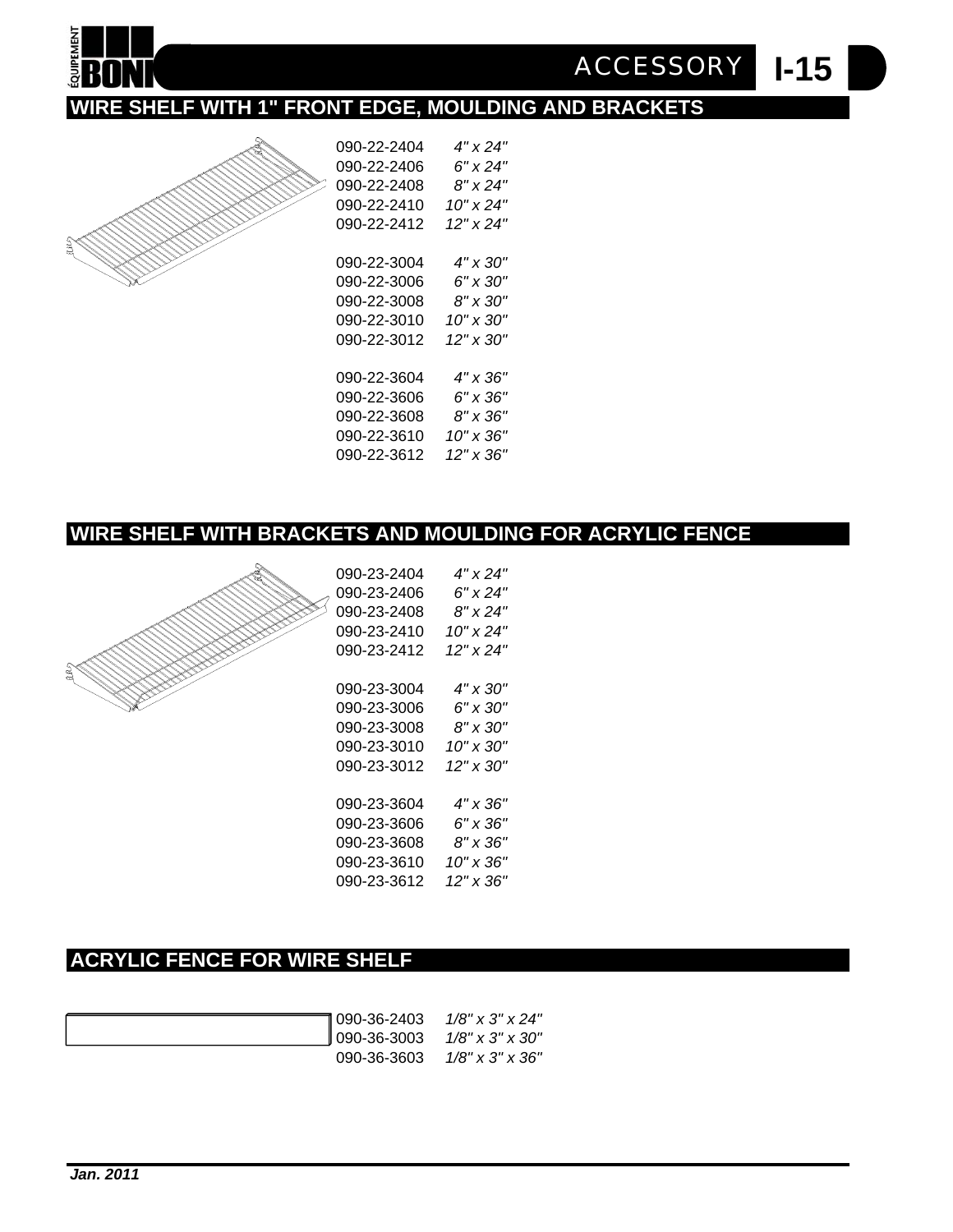# **WIRE SHELF FOR SLATWALL WITH 3" FRONT EDGE**

#### **WITH STRAIGHT BRACKET**

|                                                                                                                                                                                                                                                                                                                                                                                                                                                                                                                                                                                                                                                    |                                                                                                                                                                                                                                                                                                                                                                                                                                                                                                                                                                                                                                                                                                                                        | an Maria Karata Tanzania.<br>Kata ing Panahang Karata Tanzania (Karata Tanzania).<br>$\overline{\phantom{0}}$<br>i de la caracció de la caracció de la caracció de la caracció de la caracció de la caracció de la caracció de<br>La caracció de la caracció de la caracció de la caracció de la caracció de la caracció de la caracció de la ca<br>e de la calacterística de la calacterística de la calacterística de la calacterística de la calacterística de<br>La calacterística de la calacterística de la calacterística de la calacterística de la calacterística de la ca<br>$\overline{\phantom{a}}$<br>keen meer<br>╲                                                                                                                                                       |
|----------------------------------------------------------------------------------------------------------------------------------------------------------------------------------------------------------------------------------------------------------------------------------------------------------------------------------------------------------------------------------------------------------------------------------------------------------------------------------------------------------------------------------------------------------------------------------------------------------------------------------------------------|----------------------------------------------------------------------------------------------------------------------------------------------------------------------------------------------------------------------------------------------------------------------------------------------------------------------------------------------------------------------------------------------------------------------------------------------------------------------------------------------------------------------------------------------------------------------------------------------------------------------------------------------------------------------------------------------------------------------------------------|-----------------------------------------------------------------------------------------------------------------------------------------------------------------------------------------------------------------------------------------------------------------------------------------------------------------------------------------------------------------------------------------------------------------------------------------------------------------------------------------------------------------------------------------------------------------------------------------------------------------------------------------------------------------------------------------------------------------------------------------------------------------------------------------|
| ka masa katanan ang Panglangan                                                                                                                                                                                                                                                                                                                                                                                                                                                                                                                                                                                                                     | $\overline{\phantom{a}}$<br>╲<br>en de la partie de la partie de la partie de la partie de la partie de la partie de la partie de la partie de<br>Décembre de la partie de la partie de la partie de la partie de la partie de la partie de la partie de la part<br><b>Service Service</b><br>$\searrow$<br>$\overline{\phantom{0}}$<br><u>a dheka a sheka a sheka a sheka a sheka a sheka a sheka a sheka a sheka a sheka a sheka a sheka a sheka a shek</u><br><u>android and a shear gr</u><br><u>android and the contract of the contract of the contract of the contract of the contract of the contract of the contract of the contract of the contract of the contract of the contract of the contract of the contract of t</u> | <u>android and a shear group</u><br>in the contract of the contract of the contract of the contract of the contract of the contract of the contract of the contract of the contract of the contract of the contract of the contract of the contract of the contrac<br>$\overline{\phantom{a}}$<br>e de la companya de la companya de la companya de la companya de la companya de la companya de la companya de<br>La companya de la companya de la companya de la companya de la companya de la companya de la companya de la co<br>en de la companya de la companya de la companya de la companya de la companya de la companya de la companya de<br>La companya de la companya de la companya de la companya de la companya de la companya de la companya de la co<br><b>Sources</b> |
| k.<br>Kabupatèn Panangkat<br><u>and</u><br>en de la companya de la companya de la companya de la companya de la companya de la companya de la companya de<br>Desenvolver de la companya de la companya de la companya de la companya de la companya de la companya de la co<br><u>i</u><br>ka kabupatén Kabupatén Kabu<br>$\overline{\phantom{a}}$<br>in the contract of the contract of the contract of the contract of the contract of the contract of the contract of the contract of the contract of the contract of the contract of the contract of the contract of the contrac<br>$\overline{\phantom{a}}$<br><u>android and a grea</u><br>↞ | $\overline{\phantom{a}}$<br>へんかん                                                                                                                                                                                                                                                                                                                                                                                                                                                                                                                                                                                                                                                                                                       |                                                                                                                                                                                                                                                                                                                                                                                                                                                                                                                                                                                                                                                                                                                                                                                         |
|                                                                                                                                                                                                                                                                                                                                                                                                                                                                                                                                                                                                                                                    |                                                                                                                                                                                                                                                                                                                                                                                                                                                                                                                                                                                                                                                                                                                                        |                                                                                                                                                                                                                                                                                                                                                                                                                                                                                                                                                                                                                                                                                                                                                                                         |

| 090-18-2410<br>090-18-2412 | 12" x 24" for slatwall |
|----------------------------|------------------------|
| 090-18-3008                | 8" x 30" for slatwall  |
| 090-18-3010                | 10" x 30" for slatwall |
| 090-18-3012                | 12" x 30" for slatwall |
| 090-18-3608                | 8" x 36" for slatwall  |
| 090-18-3610                | 10" x 36" for slatwall |
| 090-18-3612                | 12" x 36" for slatwall |

#### **WITH SLANTED BRACKET**

090-19-2408 *8" x 24" for slatwall* 090-19-2410 *10" x 24" for slatwall* 090-19-2412 *12" x 24" for slatwall* 090-19-3008 *8" x 30" for slatwall* 090-19-3010 *10" x 30" for slatwall* 090-19-3012 *12" x 30" for slatwall* 090-19-3608 *8" x 36" for slatwall* 090-19-3610 *10" x 36" for slatwall* 090-19-3612 *12" x 36" for slatwall*

#### **WITH STRAIGHT BRACKET AND MOULDING**



| 090-20-2408 | 8" x 24" for slatwall      |
|-------------|----------------------------|
| 090-20-2410 | $10"$ x 24" for slatwall   |
| 090-20-2412 | 12" x 24" for slatwall     |
|             |                            |
| 090-20-3008 | 8" x 30" for slatwall      |
| 090-20-3010 | 10" x 30" for slatwall     |
| 090-20-3012 | $12"$ x $30"$ for slatwall |
|             |                            |
| 090-20-3608 | 8" x 36" for slatwall      |
| 090-20-3610 | 10" x 36" for slatwall     |
| 090-20-3612 | 12" x 36" for slatwall     |

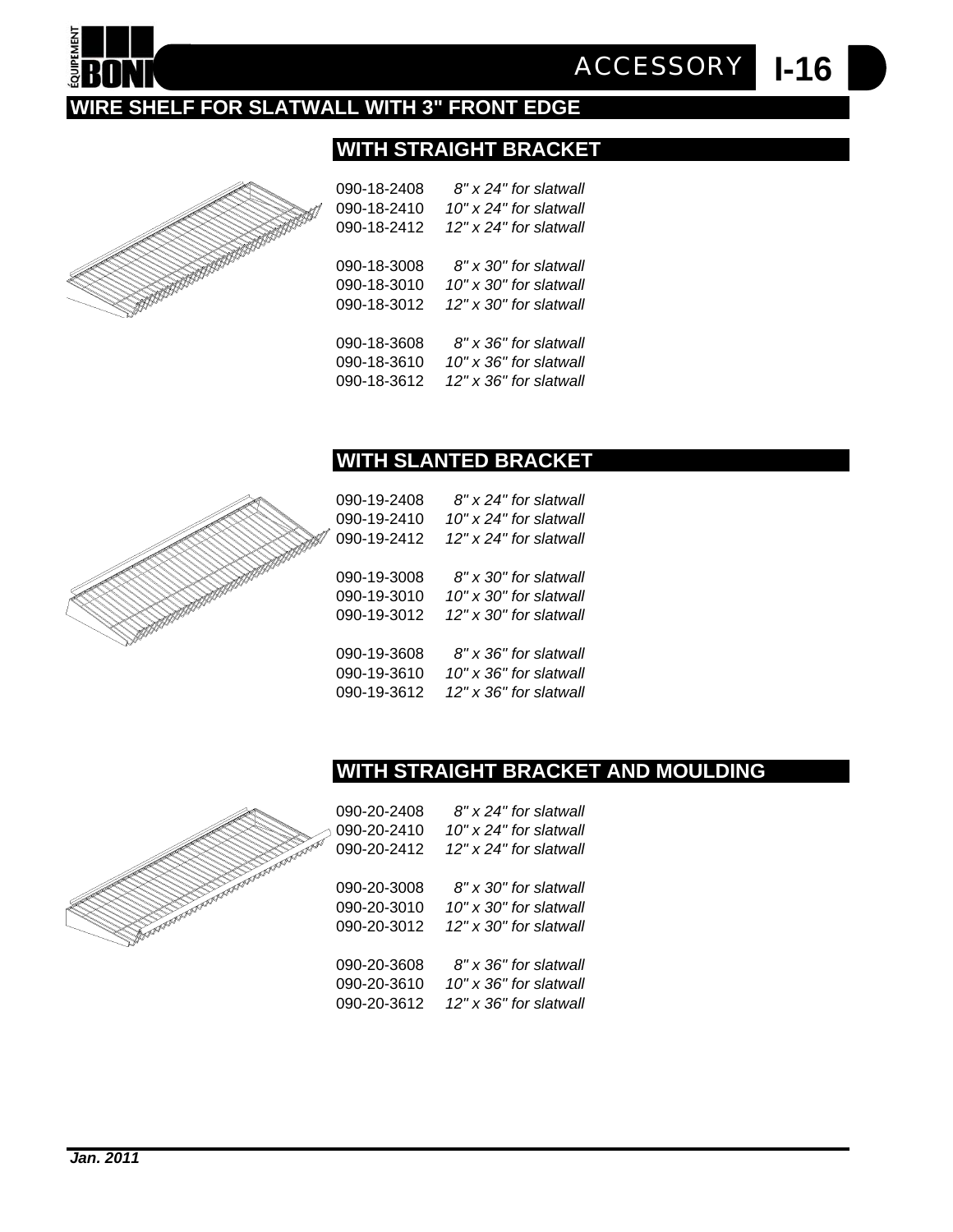

**I-17** *ACCESSORY*

# **WIRE SHELF FOR SLATWALL WITH 3" FRONT EDGE**

# **WITH SLANTED BRACKET AND MOULDING**



| 090-21-2408 | 8" x 24" for slatwall  |
|-------------|------------------------|
| 090-21-2410 | 10" x 24" for slatwall |
| 090-21-2412 | 12" x 24" for slatwall |
| 090-21-3008 | 8" x 30" for slatwall  |
| 090-21-3010 | 10" x 30" for slatwall |
| 090-21-3012 | 12" x 30" for slatwall |
| 090-21-3608 | 8" x 36" for slatwall  |
| 090-21-3610 | 10" x 36" for slatwall |
| 090-21-3612 | 12" x 36" for slatwall |
|             |                        |

## **33" HIGH PROMOTIONAL BASKET WITH SIGN HOLDER**



| 016-08-1414 14" x 14" chrome finish    |
|----------------------------------------|
| 016-08-1814 $14''$ x 18" chrome finish |
| 016-08-1818 18" x 18" chrome finish    |
| 016-08-2424 24" x 24" chrome finish    |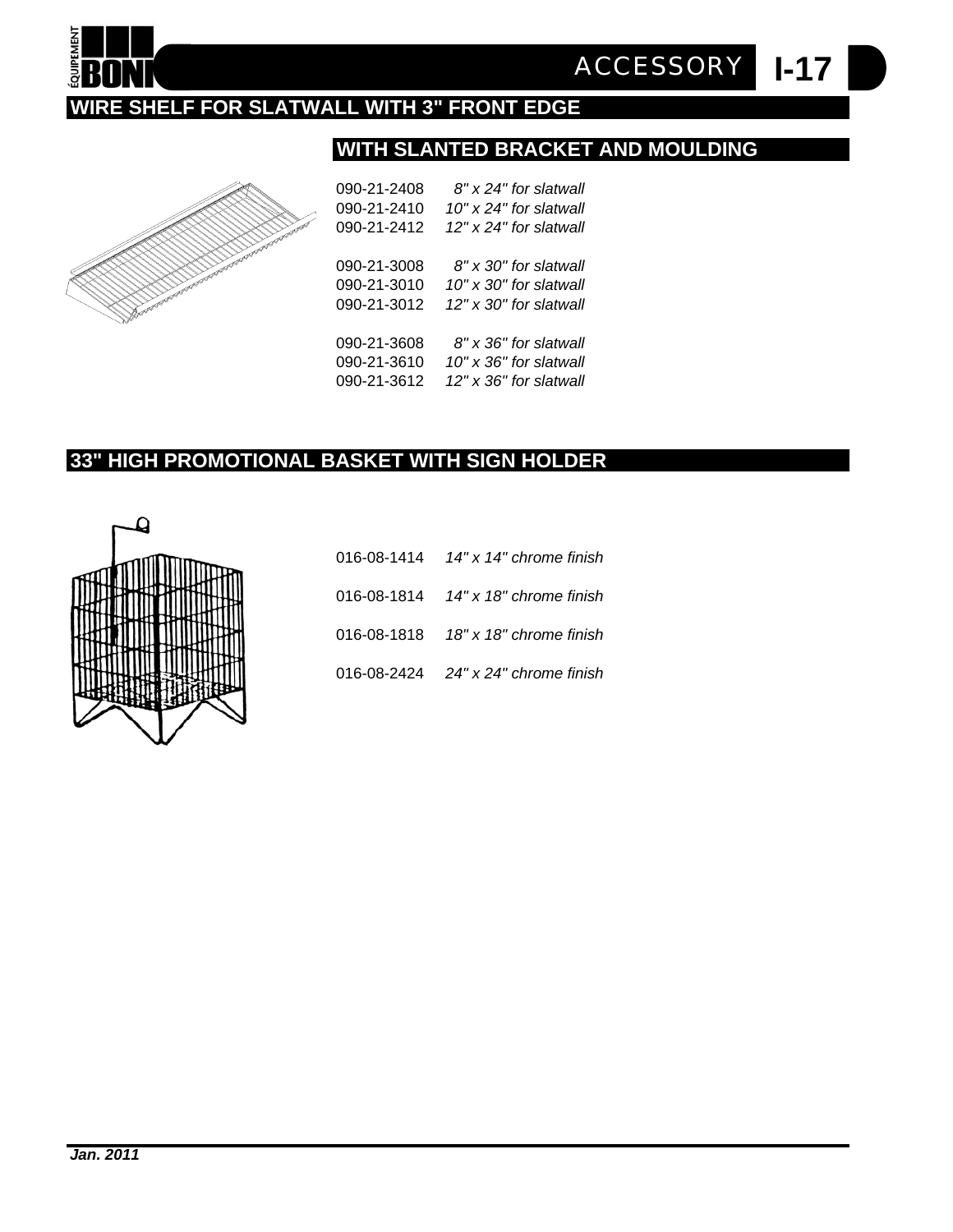# **SMALL ENDLESS WIRE BASKET**



016-06-0001 *8" x 16" x5"*

016-06-0002 *4" x 6" divider for small basket*

**I-18** *ACCESSORY*

#### **WIRE SHELF WITH METAL BOTTOM**



016-27-0001 *7" x 6" x 16"*

#### **NEWSPAPER SHELF**



090-07-0016 *for perforated backing* 090-07-0116 *for slatwall backing*

*13'' x 16''*

# **8½" x 11" MAGAZINE DISPLAY**



#### **FOR SLATWALL**

090-08-0101S *4-tier, 20" high - upper section* 12" 090-08-0102S *3-tier, 16" high - lower section*

**FOR PERFORATED MASONITE**

090-08-0101 *4-tier, 20" high - upper section*



# **FOR PERFORATED MASONITE**

090-08-0001 *16" long x 13" high x 12" deep - 4-tier*

#### **FOR SLATWALL**

090-08-0001S *16" long x 13" high x 12" deep - 4-tier*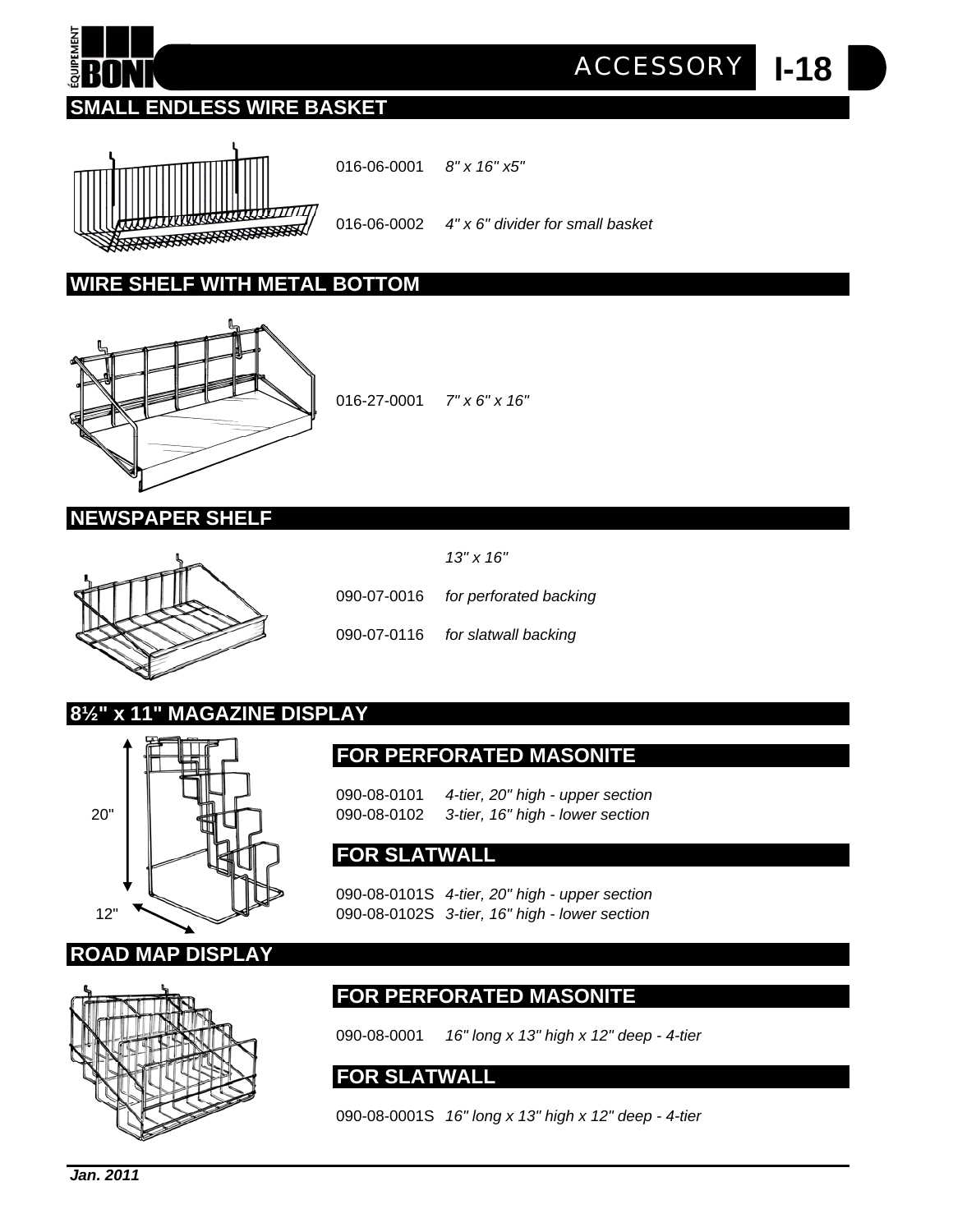

## **ONE-PIECE LITERATURE HOLDER**



017-03-0705 *5" x 7"* 017-03-1108 *8½" x 11"*





# **UNIVERSAL CLIP FOR PROFIT STRIP**



016-14-0102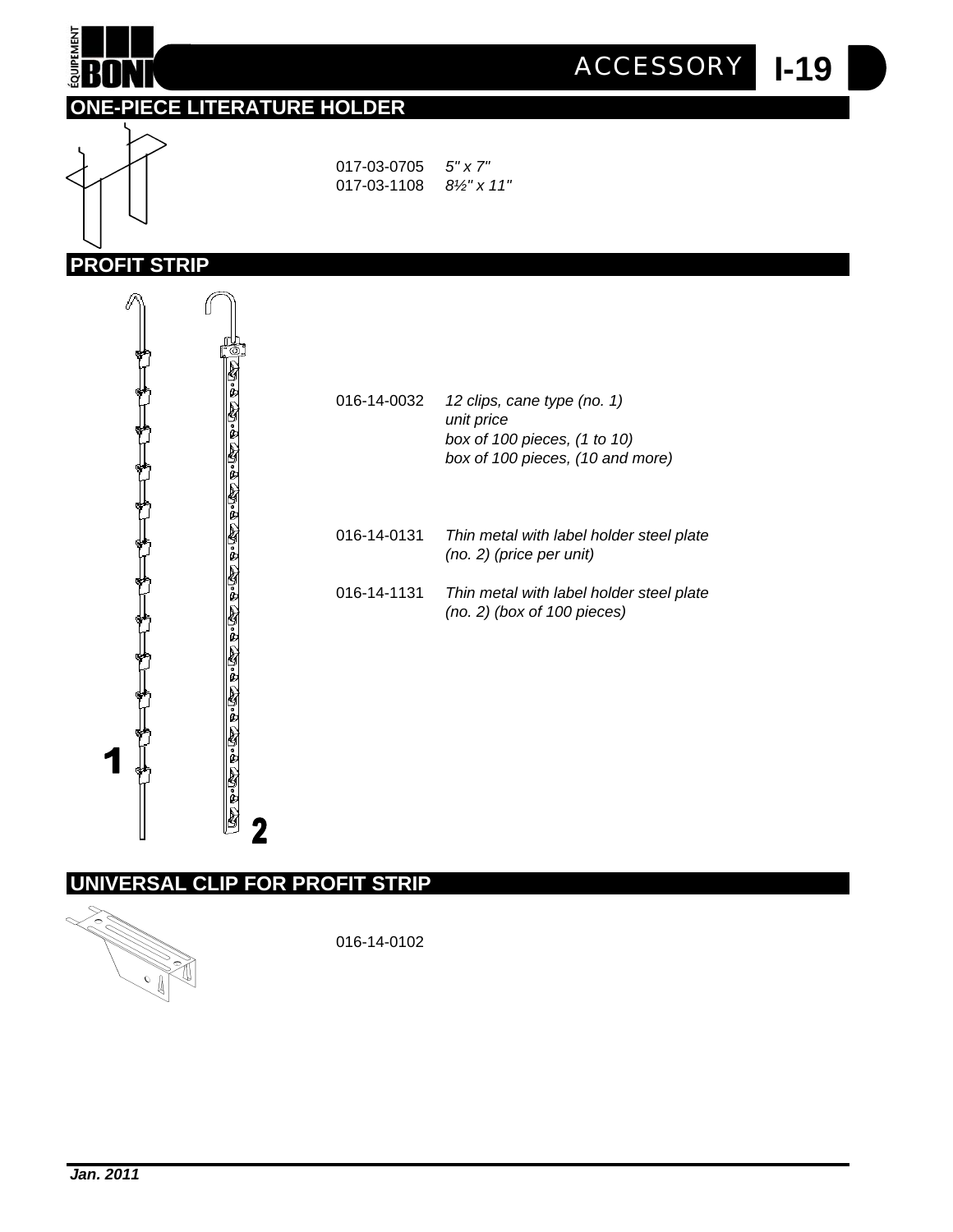# **SINGLE HOOK FOR MASONITE BACKING**



**QUIPEMENT** 

| 016-30-0002 | 2" box of 100  |
|-------------|----------------|
| 016-30-0004 | 4" box of 100  |
| 016-30-0006 | 6" box of 100  |
| 016-30-0008 | 8" box of 100  |
| 016-30-0010 | 10" box of 100 |
| 016-30-0012 | 12" box of 100 |
|             |                |

**I-20**

*ACCESSORY*

*2'' / rod = 0.148" 4'' / rod = 0.187" 6'' / rod = 0.187" 8'' / rod = 0.187" 10'' / rod = 0.187" 12'' / rod = 0.225"*

#### **SINGLE HOOK FOR METAL BACKING**



| 016-30-1002 | 2" box of 100, for metal backing  |
|-------------|-----------------------------------|
| 016-30-1004 | 4" box of 100, for metal backing  |
| 016-30-1006 | 6" box of 100, for metal backing  |
| 016-30-1008 | 8" box of 100, for metal backing  |
| 016-30-1010 | 10" box of 100, for metal backing |
| 016-30-1012 | 12" box of 100, for metal backing |
|             |                                   |

*(for perforated metal backing)*

*2'' / rod = 0.148" 4'' / rod = 0.187" 6'' / rod = 0.187" 8'' / rod = 0.187" 10'' / rod = 0.187" 12'' / rod = 0.225"*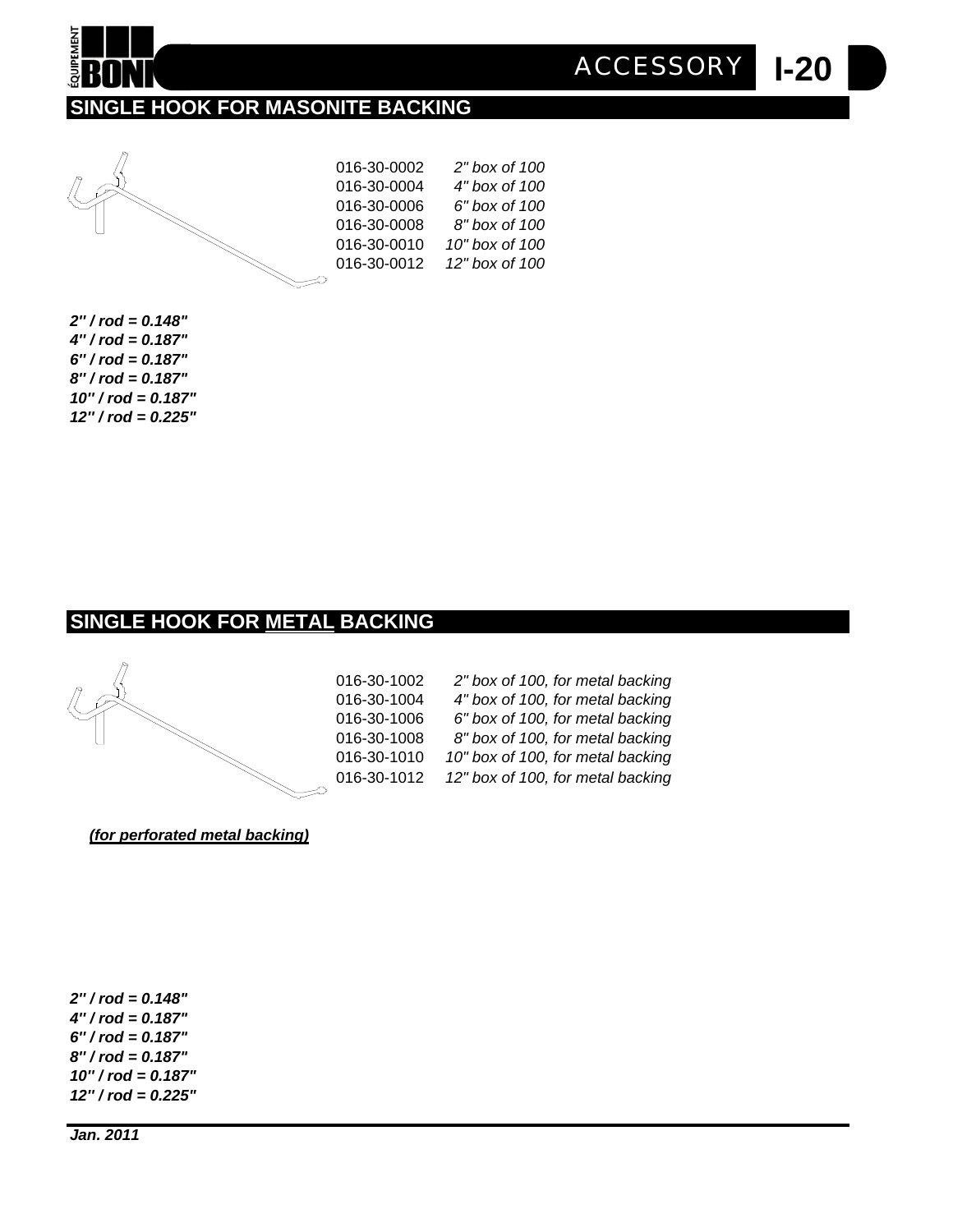

016-31-0004 *4" box of 100* 016-31-0006 *6" box of 100* 016-31-0008 *8" box of 100* 016-31-0010 *10" box of 100* 016-31-0012 *12" box of 100*



*6'' / rod = 0.148" 8'' / rod = 0.148" 10'' / rod = 0.187" 12'' / rod = 0.187"*

#### **DOUBLE HOOK FOR METAL BACKING**



016-31-1004 *4" box of 100, for metal backing* 016-31-1006 *6" box of 100, for metal backing* 016-31-1008 *8" box of 100, for metal backing* 016-31-1010 *10" box of 100, for metal backing* 016-31-1012 *12" box of 100, for metal backing* **I-21**

*ACCESSORY*

*(for perforated metal backing)*

*4'' / rod = 0.148" 6'' / rod = 0.148" 8'' / rod = 0.148" 10'' / rod = 0.187" 12'' / rod = 0.187"*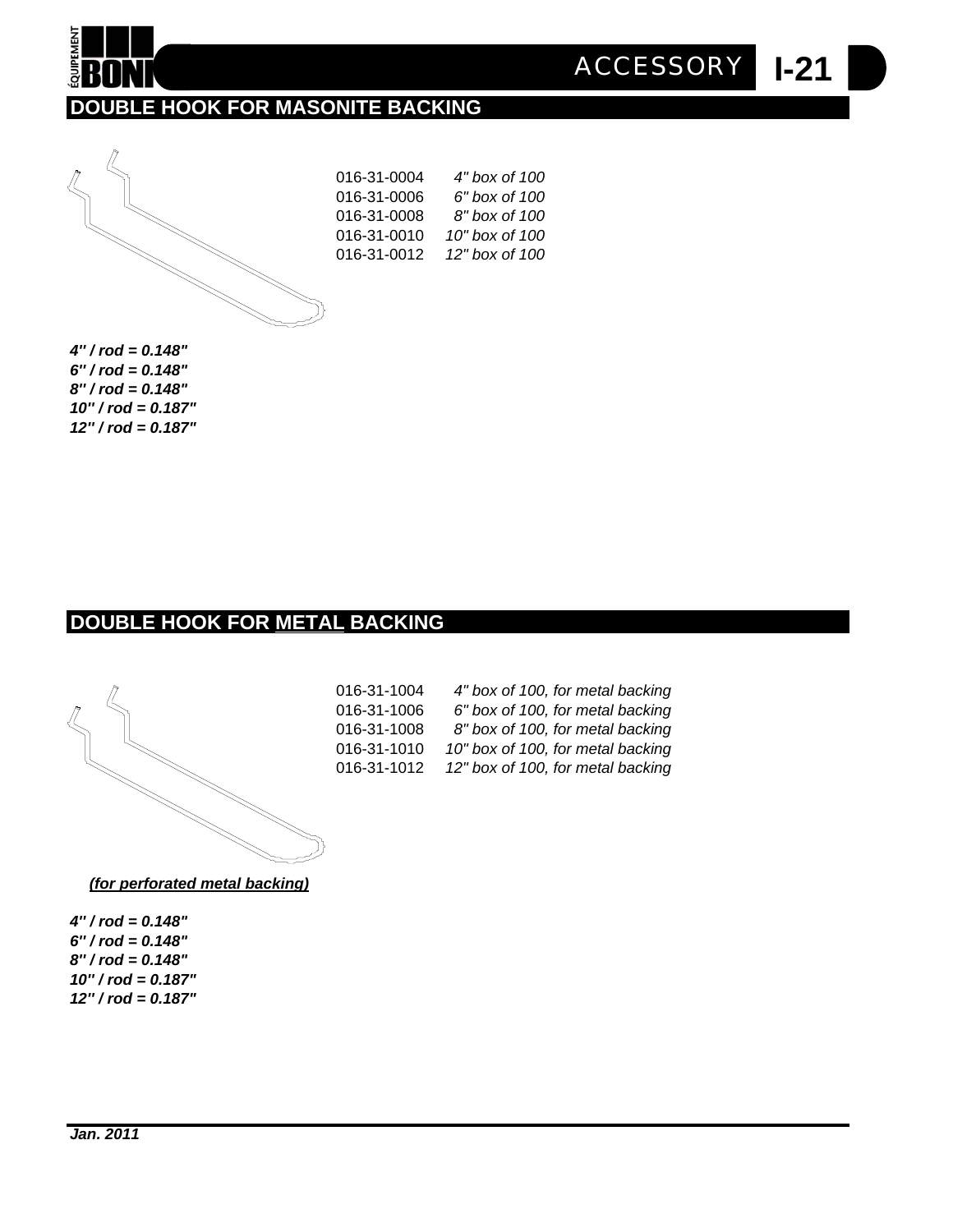

**SINGLE SCAN HOOK FOR MASONITE BACKING**



| 016-32-0004 | 4" box of 100  |
|-------------|----------------|
| 016-32-0006 | 6" box of 100  |
| 016-32-0008 | 8" box of 100  |
| 016-32-0011 | 11" box of 100 |
|             |                |

**I-22**

*ACCESSORY*

*4'' / rod = 0.187" 6'' / rod = 0.187" 8'' / rod = 0.187" 11'' / rod = 0.225"*

## **SINGLE SCAN HOOK FOR METAL BACKING**



| 016-32-1004 | 4" box of 100, for metal backing  |
|-------------|-----------------------------------|
| 016-32-1006 | 6" box of 100, for metal backing  |
| 016-32-1008 | 8" box of 100, for metal backing  |
| 016-32-1011 | 11" box of 100, for metal backing |
|             |                                   |

*(for perforated metal backing)*

*4'' / rod = 0.187" 6'' / rod = 0.187" 8'' / rod = 0.187" 11'' / rod = 0.225"*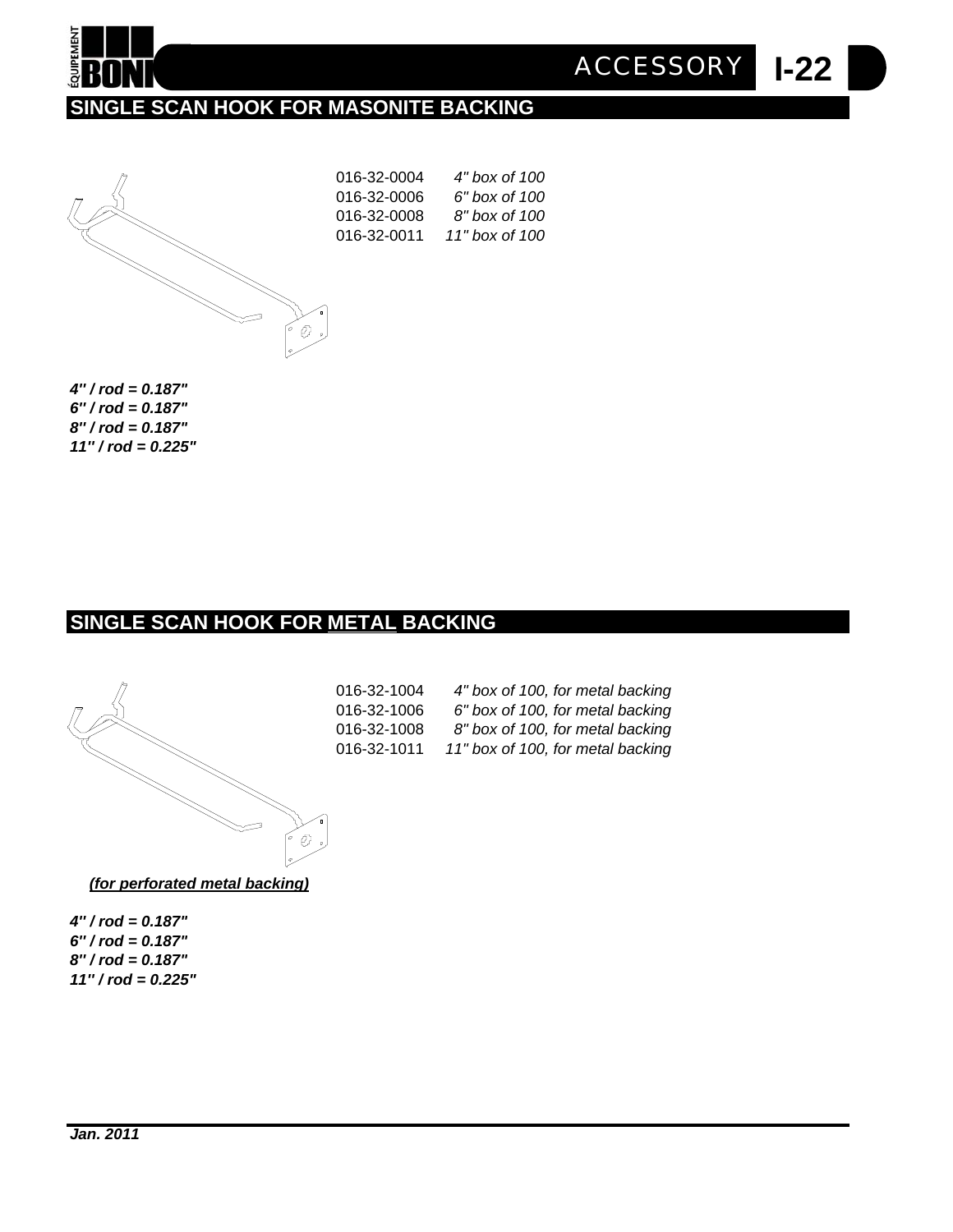

**I-23** *ACCESSORY*

# **DOUBLE SCAN HOOK FOR MASONITE AND METAL BACKING**



016-33-0004 *4" box of 100* 016-33-0006 *6" box of 100* 016-33-0008 *8" box of 100* 016-33-0012 *12" box of 100*

*4'' / rod = 0.148" 6'' / rod = 0.148" 8'' / rod = 0.148" 11'' / rod = 0.187"*

#### **2-PIECE SINGLE SCAN HOOK FOR MASONITE AND METAL BACKING**



| 016-36-0002 | 2" box of 100  |
|-------------|----------------|
| 016-36-0004 | 4" box of 100  |
| 016-36-0006 | 6" box of 100  |
| 016-36-0008 | 8" box of 100  |
| 016-36-0011 | 11" box of 100 |
|             |                |

*4'' / rod = 0.187" 6'' / rod = 0.187" 8'' / rod = 0.187" 11'' / rod = 0.225"*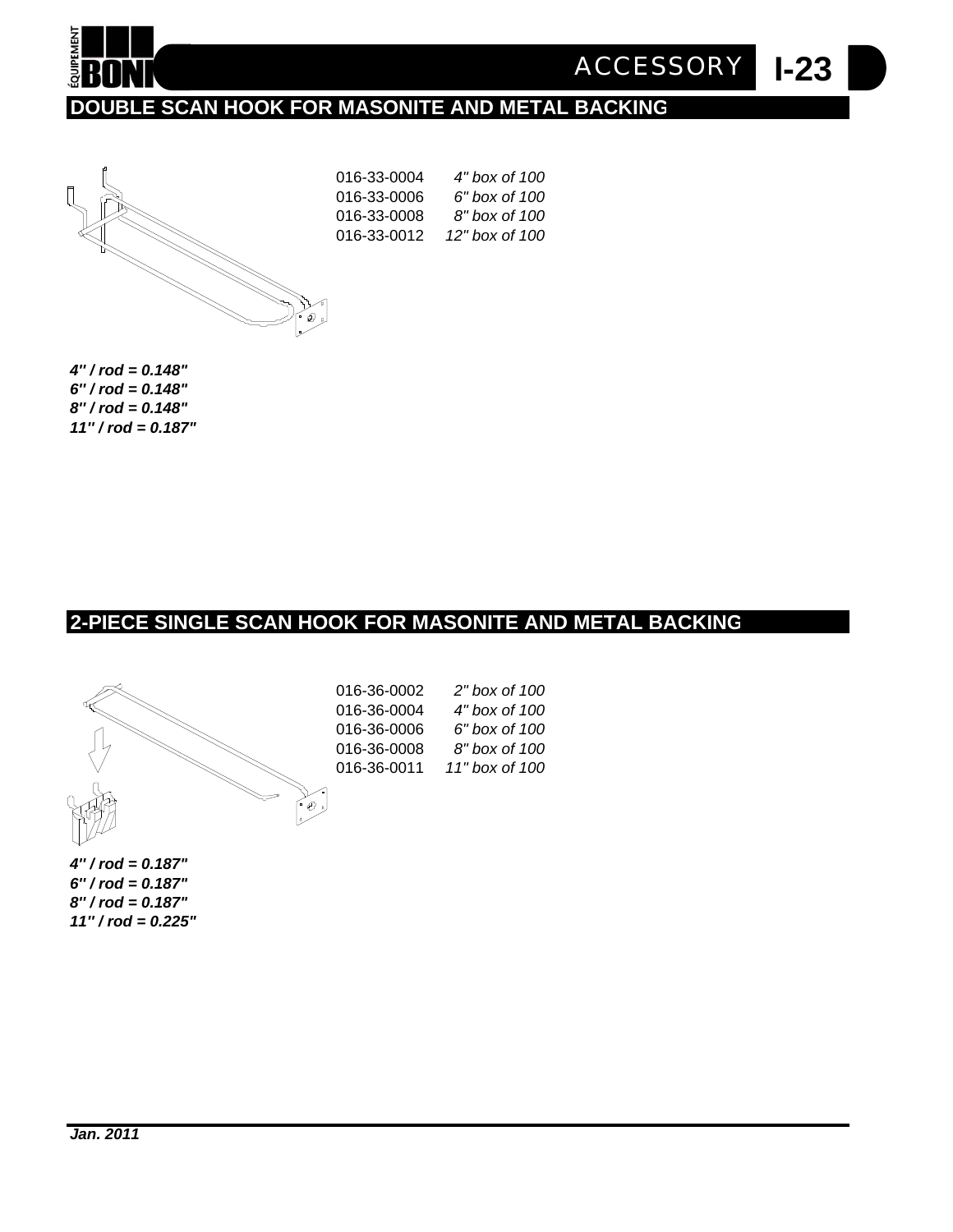

**I-24** *ACCESSORY*

# **2-PIECE SINGLE HOOK FOR MASONITE AND METAL BACKING**



016-35-0002 *2" UNIT* 016-35-0004 *4" box of 100* 016-35-0006 *6" box of 100* 016-35-0008 *8" box of 100* 016-35-0012 *12" box of 100*

*2'' / rod = 0.187" 4'' / rod = 0.187" 6'' / rod = 0.187" 8'' / rod = 0.187" 11'' / rod = 0.225"*

#### **SINGLE SCAN HOOK FOR SLATWALL - ZINC FINISH**



*4'' / rod = 0.187" 6'' / rod = 0.187" 8'' / rod = 0.187" 11'' / rod = 0.225"*

| 016-37-0004 | 4" box of 100  |
|-------------|----------------|
| 016-37-0006 | 6" box of 100  |
| 016-37-0008 | 8" box of 100  |
| 016-37-0011 | 11" box of 100 |
|             |                |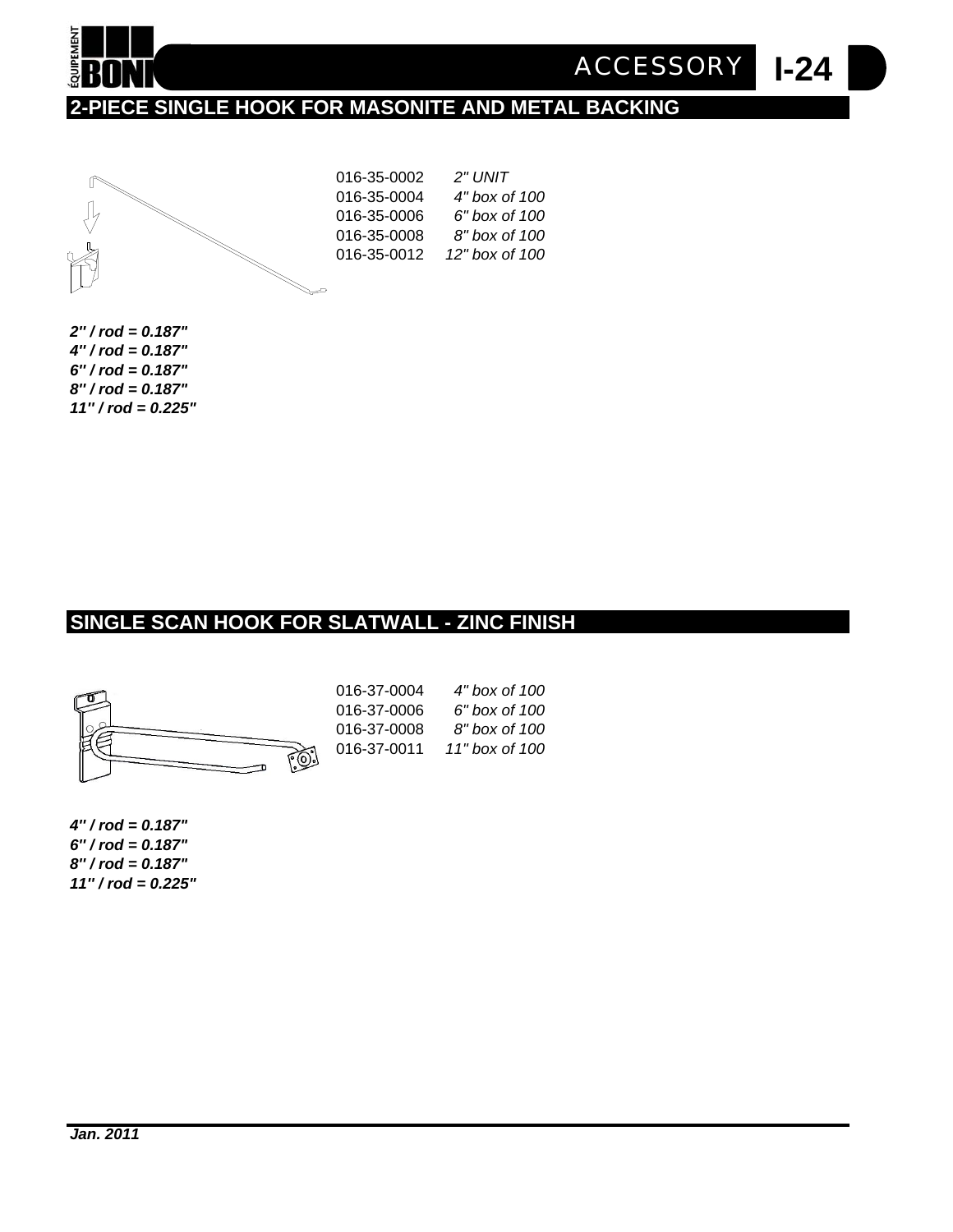

**I-25** *ACCESSORY*

# **SINGLE SCAN HOOK FOR SLATWALL - PAINTED BLACK**

# **CODE FOR UNIT PRICE**



044-16-0104U *4"* 044-16-0106U *6"* 044-16-0108U *8"* 044-16-0110U *11"*

#### **CODE FOR BOX OF 100**

| 4" / rod = 0.187"    |
|----------------------|
| 6" / rod = 0.187"    |
| 8'' / rod = 0.187"   |
| $11" / rod = 0.225"$ |

| 6" / rod = 0.187"    | 044-16-0104 | 4" hox of 100  |
|----------------------|-------------|----------------|
| 8" / rod = 0.187"    | 044-16-0106 | 6" hox of 100  |
| $11" / rod = 0.225"$ | 044-16-0108 | 8" hox of 100  |
|                      | 044-16-0110 | 11" box of 100 |

#### **LABEL HOLDER HOOK FOR MASONITE BACKING**



| 016-43-0004 | 4" bo  |
|-------------|--------|
| 016-43-0006 | 6" bo  |
| 016-43-0008 | 8" bo  |
| 016-43-0012 | 12" bo |
|             |        |

016-43-0004 *4" box of 100* 016-43-0006 *6" box of 100* 016-43-0008 *8" box of 100* 016-43-0012 *12" box of 100*

*Label holder not included - see page I-26*

#### **2-PIECE DOUBLE HOOK FOR MASONITE AND METAL BACKING**



| 016-31-2004 | 4" box of 100  |
|-------------|----------------|
| 016-31-2006 | 6" box of 100  |
| 016-31-2008 | 8" hox of 100  |
| 016-31-2012 | 12" hox of 100 |
|             |                |

*Rod = 0.148"*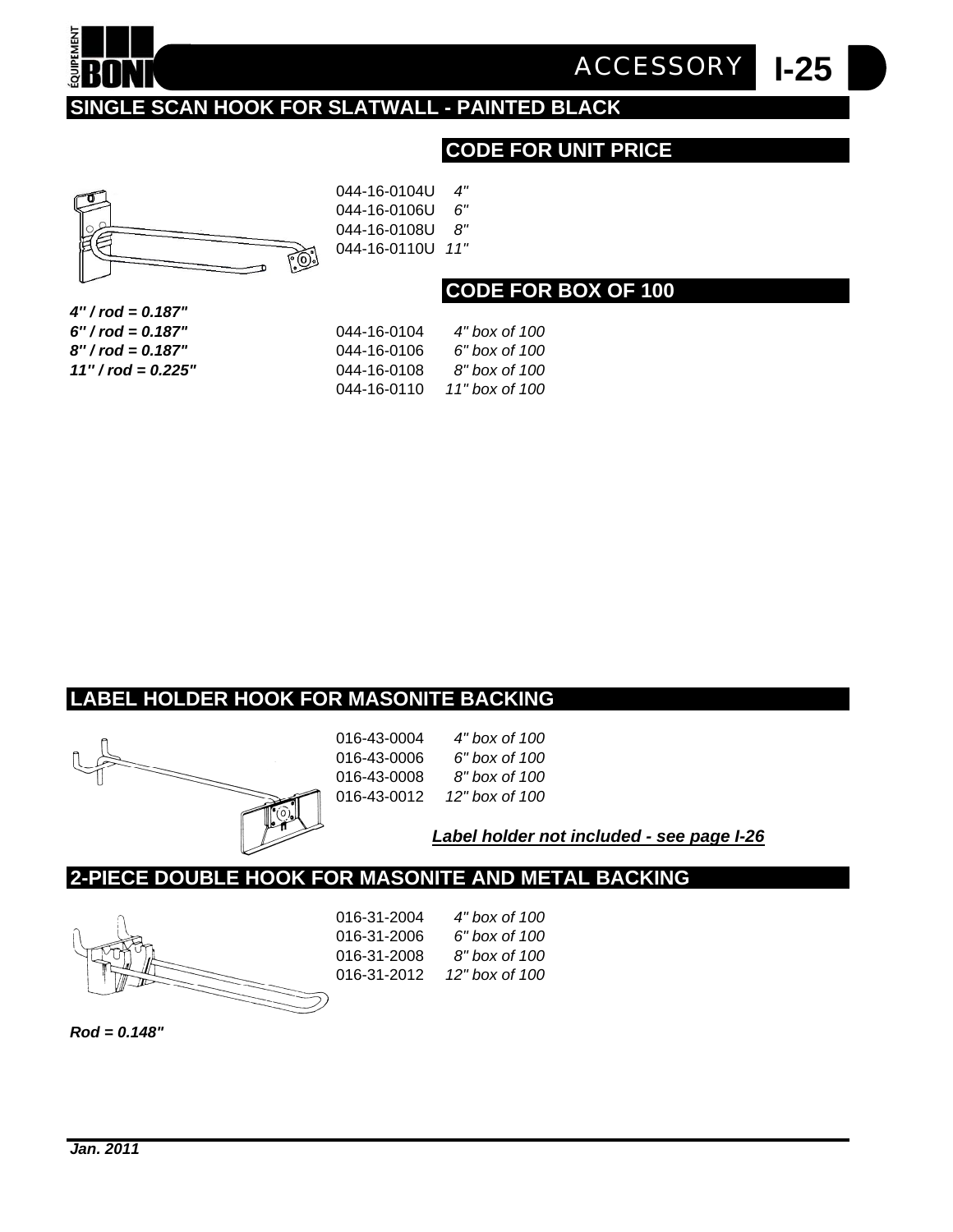

# **SCAN ADAPTOR FOR 2-PIECE DOUBLE HOOK**



016-34-3004 *4" box of 100* 016-34-3006 *6" box of 100* 016-34-3008 *8" box of 100* 016-34-3012 *12" box of 100*

*Tige seulement*

*ACCESSORY*

**I-26**

#### **PLASTIC LABEL HOLDER**



**1¼" high x 2" long**

016-34-2003 *2" bag of 100* 

**1¼" high x 3" long**

016-34-2002 *3" bag of 100* 

# **PLASTIC HOOK FOR LABEL HOLDER**



016-34-0000 *Model WT-2 (bag of 100)*

#### **INVENTORY CONTROL CLIP**



016-13-0000 *Model ICC20 white , bag of 250, for 4 to 8" hooks.*

016-13-0001 *Model ICC30 black , bag of 250, for 11 and*

*Model ICC20 & 30 12" hooks.*



016-13-0000R *Model ICU-2, plastic, bag of 100*

*Model ICU-2*

# **SINGLE HOOK FOR SLATWALL -CHROME FINISH**

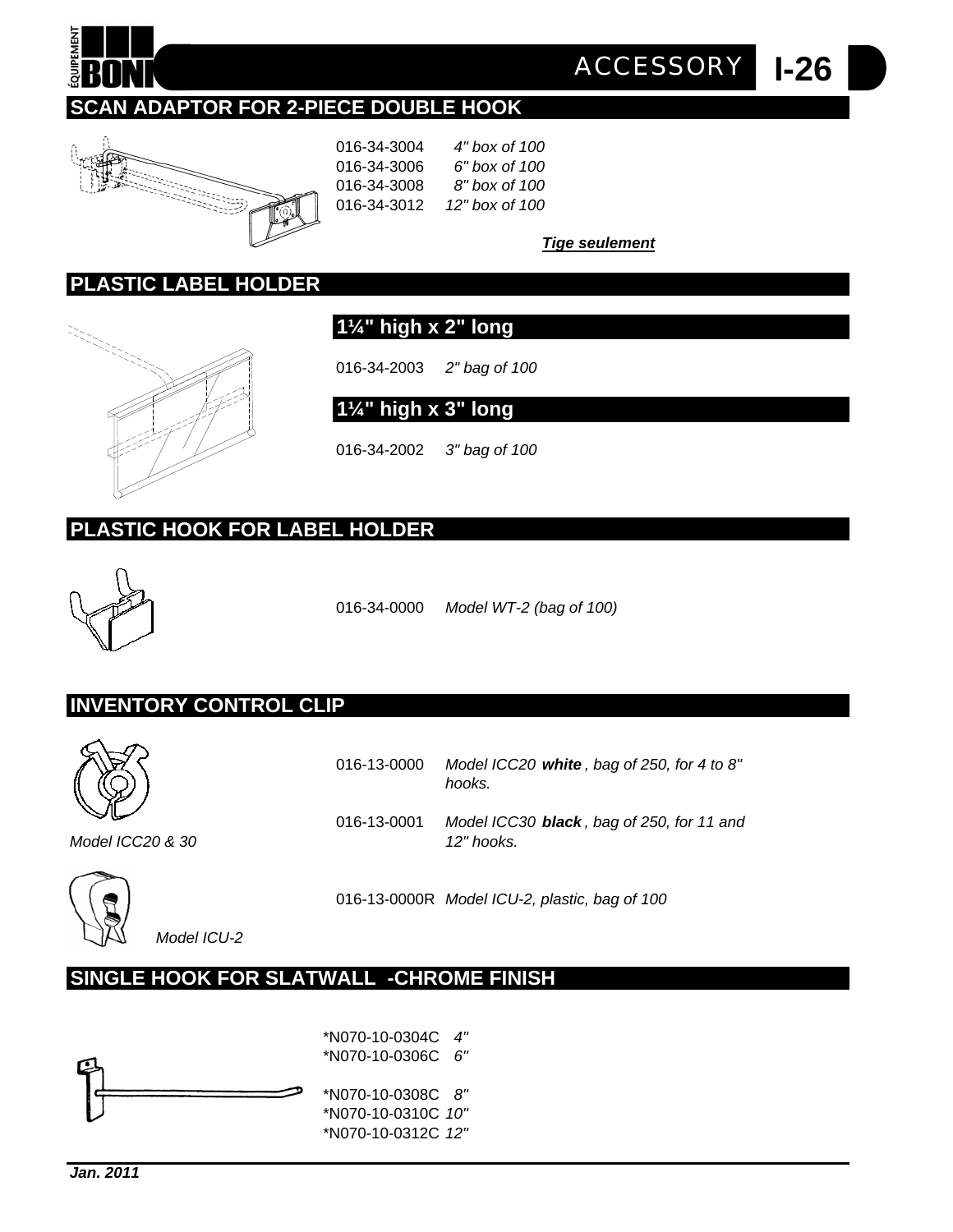

**I-27** *ACCESSORY*

# **SINGLE SCAN HOOK FOR ½" x 1½" CROSSBAR**



016-37-1008 *8" (box of 100 pcs)*

#### **HEAVY-DUTY METAL BACK PLATE**



016-39-0002 *Model S9000 (bag of 100 pcs)*

# **HEAVY-DUTY PLASTIC BACK PLATE**



016-39-0004 *Model 4000 (bag of 100 pcs)*

# **SAMPLE PLASTIC HOOK**



016-01-0001 *White*

# **SLATWALL ACCESSORY STEEL PLATE**



016-00-0001 *1"*

016-00-0000 *2"*

# **PROMOTIONAL CLIP FOR SHELF WITH LABEL MOULDING**

# **PLASTIC**

011-08-0001



**METAL**

011-05-0003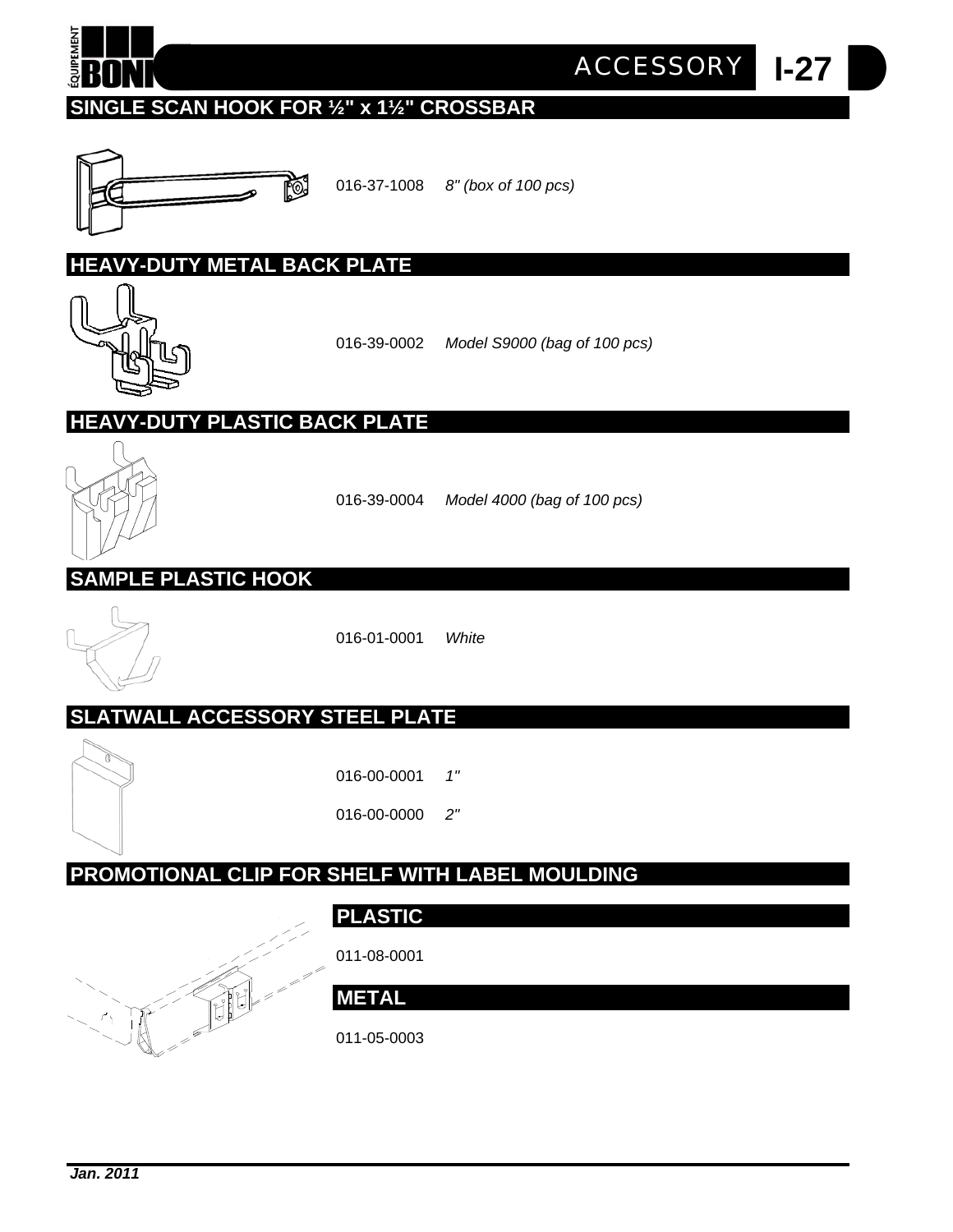

*hang toward the bottom), black santex color. Model 58:RSB*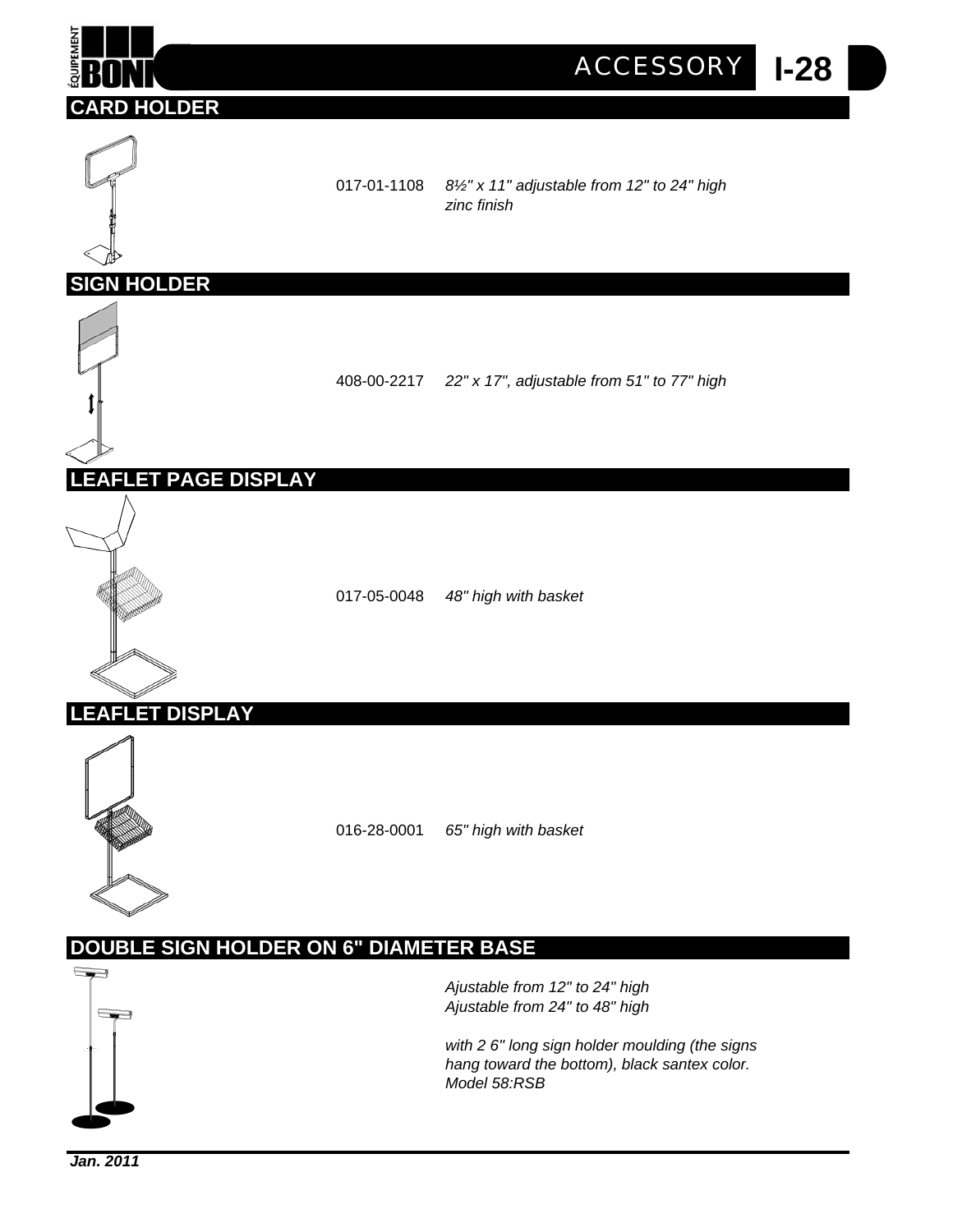

**I-29** *ACCESSORY*

# **PLASTIC HAND BASKET AND DISPLAY STAND**



| 043-27-0002B Blue basket<br>043-27-0002R Red basket     |  |
|---------------------------------------------------------|--|
| 043-27-0002J Yellow basket<br>043-27-0002V Green basket |  |

043-27-0000 *12 basket capacity display stand*

*Signage and orange basket not available*

#### **WIREMESH HAND BASKET**



**LABELING CART**

016-02-0001 *14" x 19" x 7¼" - chrome finish*



030-15-0001 *Unassembled, with 2 shelves* 030-15-0000 *Assembled, with 3 shelves*

030-15-0002 *Shelf only*

#### **CONVEX SECURITY MIRROR (ACRYLIC)**



014-08-0013 *13" without arm* 014-08-0018 *18" without arm* 014-08-0027 *26"*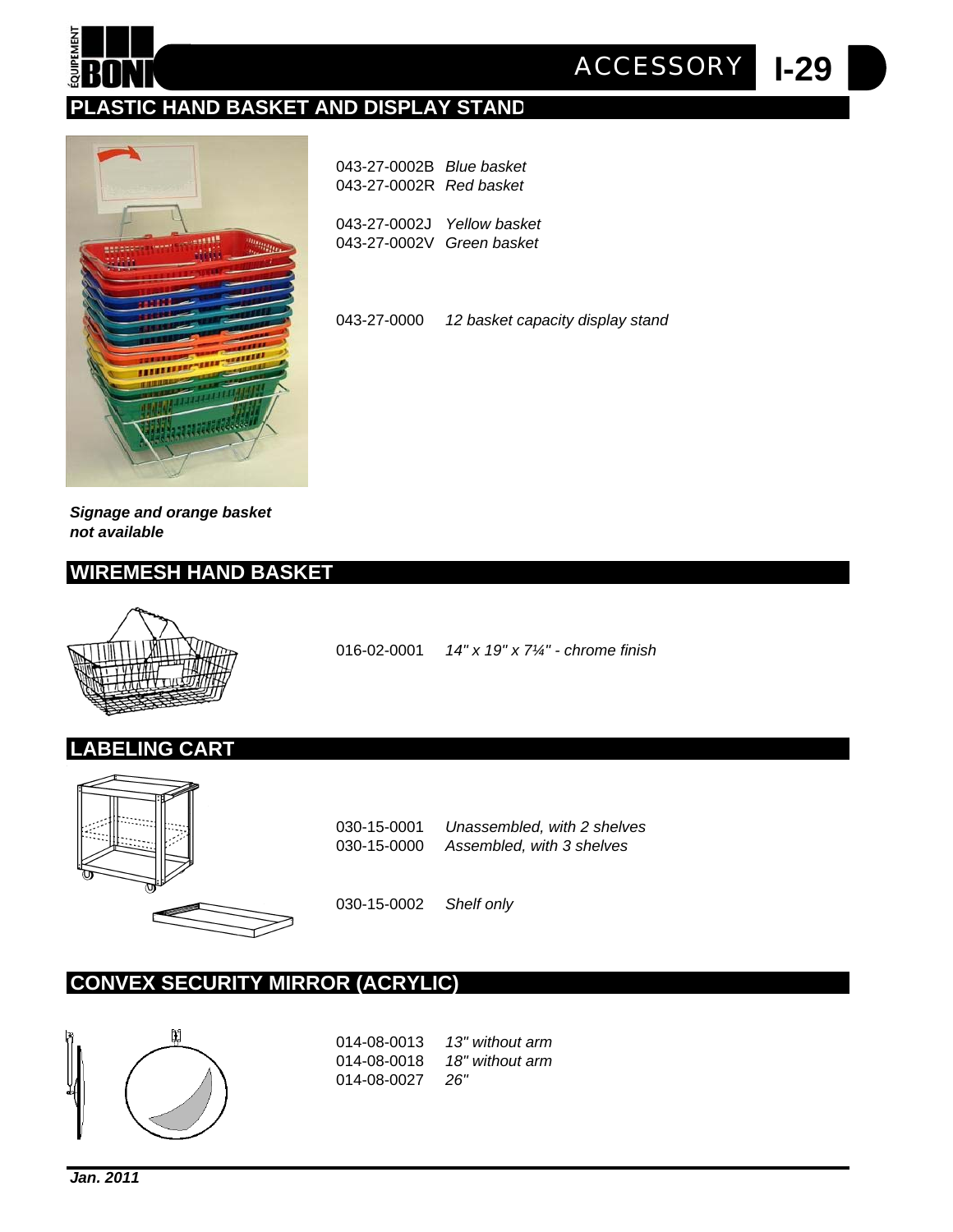

# **BUGGY WITH CASTERS TO MOVE GONDOLAS**



015-01-0000 *Buggy*

015-01-0001 *Pry bar to move gondolas*

# **CANOPY EXTENSION BRACKET**

#### **FOR 1 ELECTRICAL FIXTURE**





#### **FOR 2 ELECTRICAL FIXTURES**

| 0 |  |
|---|--|
|   |  |
|   |  |

| 006-06-0112 | 12" (adjustable from $14\frac{1}{2}$ " to $18\frac{1}{2}$ ")  |
|-------------|---------------------------------------------------------------|
| 006-06-0114 | 14" (adjustable from 16½" to 20½")                            |
| 006-06-0116 | 16" (adjustable from $18\frac{1}{2}$ " to 22 $\frac{1}{2}$ ") |
| 006-06-0118 | 18" (adjustable from $20\frac{1}{2}$ " to $24\frac{1}{2}$ ")  |

#### **CANOPY EXTENSION**



CAN-5G-0009 *Left*

CAN-5D-0009 *Right*



# **FOR 2 ELECTRICAL FIXTURES**

**FOR 2 ELECTRICAL FIXTURES**

CAN-0G-0009 *10" attachment - Left* CAN-0D-0009 *10" attachment - Right*

*ACCESSORY*

**I-30**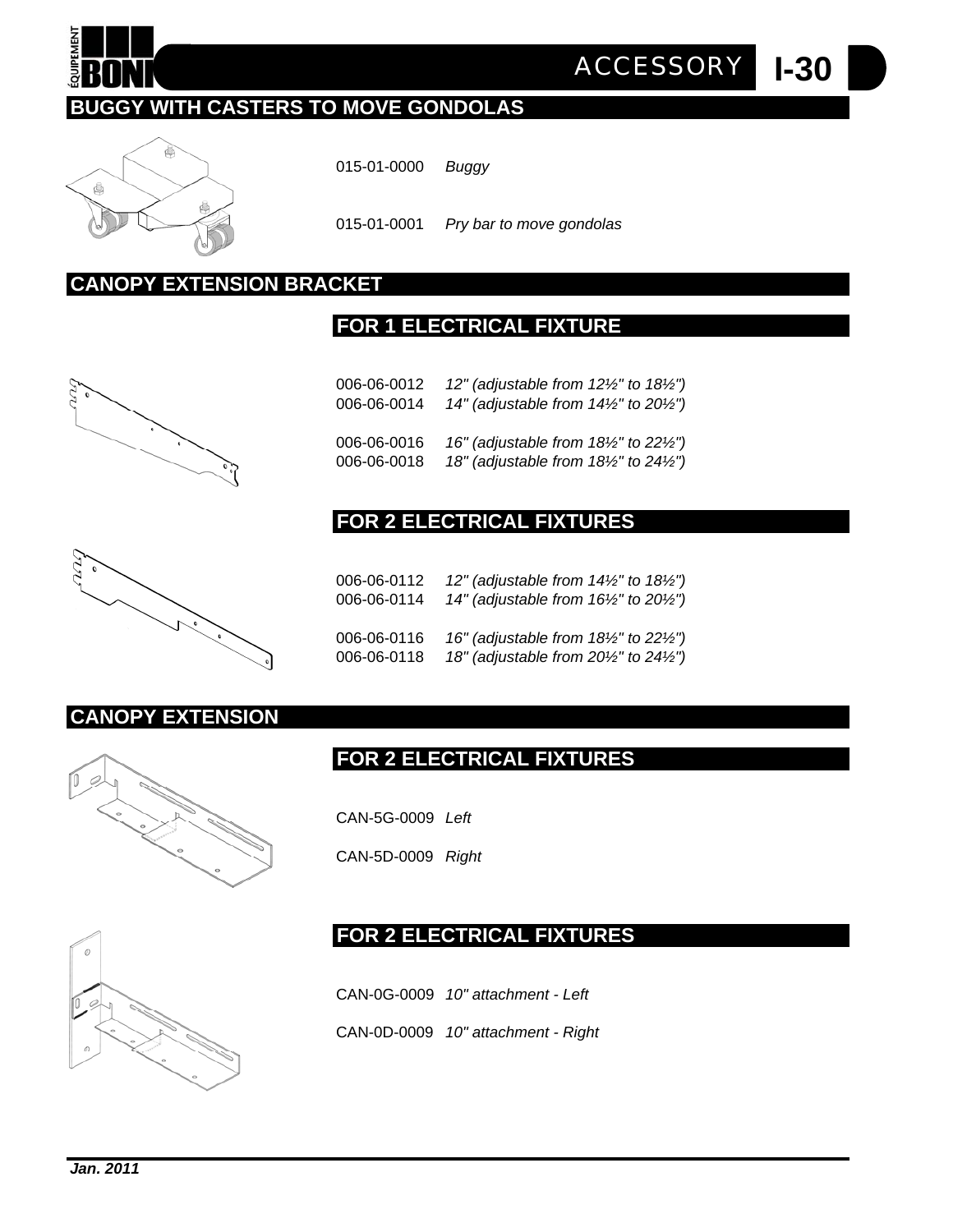# **FLUORESCENT LIGHT FIXTURE**



# **WITH REGULAR BALLAST - 120 V.**

**I-31** *ACCESSORY*

| π  | 043-24-0001 | 24"  |
|----|-------------|------|
|    | 043-36-0001 | .36" |
| эd | 043-48-0001 | 48"  |

**Neon tube not include** 

#### **WITH ELECTRONIC BALLAST - 120 V.**

043-24-0101 *24"* 043-36-0101 *36"* 043-48-0101 *48"*

#### **WITH ELECTRONIC BALLAST - 347 V.**

| 043-24-0201 | 24" |
|-------------|-----|
| 043-36-0201 | 36" |
| 043-48-0201 | 48" |

# **NEON TUBE**

QUIPEMENT



| 043-24-0002 | 24' |
|-------------|-----|
| 043-36-0002 | 36' |
| 043-48-0002 | 48' |

# **T-8 (DAYLIGHT)**

043-24-0102 *24"* 043-36-0102 *36"* 043-48-0102 *48"*

#### **5MM GLASS SHELF**



| 025-03-3012 | $12" \times 30"$ |
|-------------|------------------|
| 025-03-3610 | 10" x 36"        |
| 025-03-3612 | 12" x 36"        |
| 025-03-3614 | 14" x 36"        |
| 025-03-3616 | 16" x 36"        |
| 025-03-3618 | 18" x 48"        |
| 025-03-4810 | 10" x 48"        |
| 025-03-4812 | 12" x 48"        |
| 025-03-4814 | 14" x 48"        |
| 025-03-4816 | 16" x 48"        |
| 025-03-4818 | 18" x 48"        |

| Jan. 2011 |  |
|-----------|--|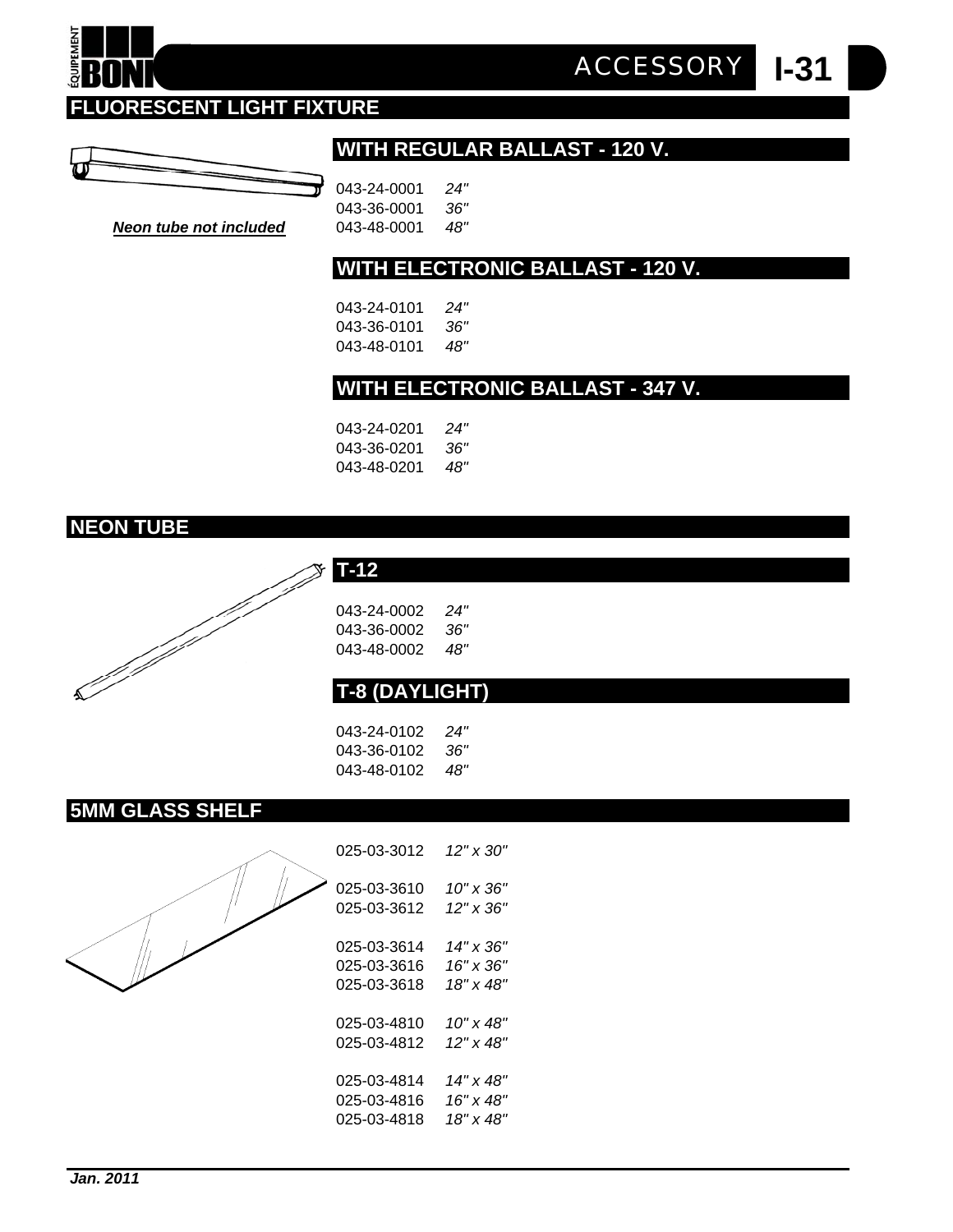



 $Brackets$  not *included* 

| 025-01-2412 | 12" x 24" |
|-------------|-----------|
| 025-01-3012 | 12" x 30" |
| 025-01-3014 | 14" x 30" |
| 025-01-3610 | 10" x 36" |
| 025-01-3612 | 12" x 36" |
| 025-01-3614 | 14" x 36" |
| 025-01-3616 | 16" x 36" |
| 025-01-3614 | 18" x 36" |
|             |           |
| 025-01-4810 | 10" x 48" |
| 025-01-4812 | 12" x 48" |
| 025-01-4814 | 14" x 48" |
| 025-01-4816 | 16" x 48" |
| 025-01-4814 | 18" x 48" |
|             |           |

**H-SHAPED** 

#### **RECTANGULAR**



 $Brackets not included$ 

| 025-02-2412 | 12" x 24" |
|-------------|-----------|
| 025-02-2414 | 14" x 24" |
|             |           |
| 025-02-3012 | 12" x 30" |
| 025-02-3014 | 14" x 30" |
|             |           |
| 025-02-3610 | 10" x 36" |
| 025-02-3612 | 12" x 36" |
| 025-02-3614 | 14" x 36" |
| 025-02-3616 | 16" x 36" |
| 025-02-3614 | 18" x 36" |
|             |           |
| 025-02-4810 | 10" x 48" |
| 025-02-4812 | 12" x 48" |
| 025-02-4814 | 14" x 48" |
| 025-02-4816 | 16" x 48" |
| 025-02-4814 | 18" x 48" |
|             |           |

#### **INCLINABLE WITH FRONT EDGE**

025-04-2412 *12" x 24" (with brackets)* 025-04-3012 *12" x 30" (with brackets)* 025-04-3610 *10" x 36" (with brackets)* 025-04-3612 *12" x 36" (with brackets)* 025-04-3614 *14" x 36" (with brackets)* 025-04-4810 *10" x 48" (with brackets) Brackets included & welded* 025-04-4812 *12" x 48" (with brackets)* 025-04-4814 *14" x 48" (with brackets)*



| Jan. 2011 |  |
|-----------|--|
|           |  |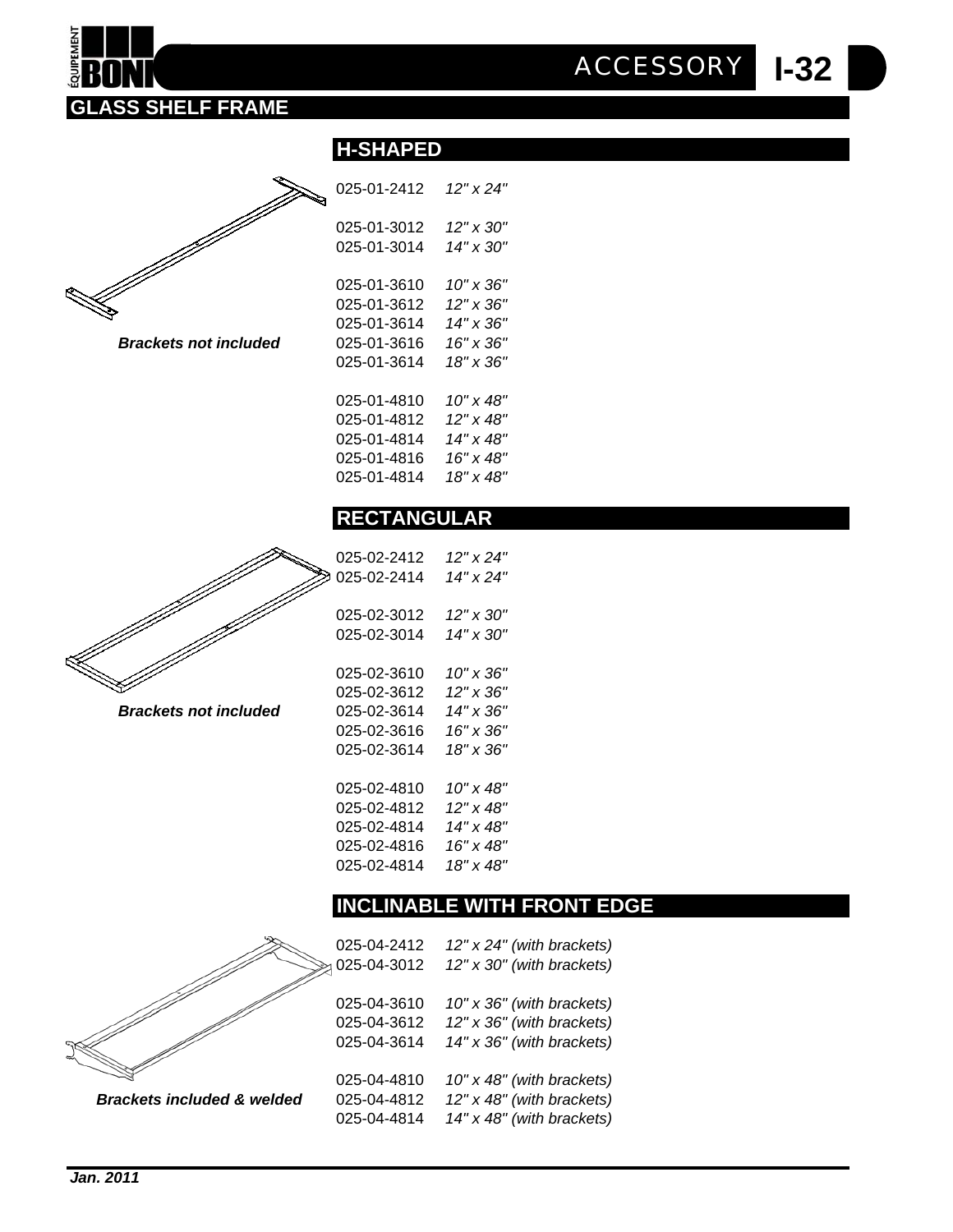# **KICKPLATE DRAWER ON CASTERS**









011-03-0004 *4½"*

# **ADAPTOR FOR UNIVERSAL SYSTEM**

- 043-28-0024A *24"* 043-28-0030A *30"* 043-28-0036A *36"* 043-28-0048A *48"*
- 
- 
- 
- 043-28-0036 *36"* 043-28-0048 *48"*

043-28-0024 *24"* 043-28-0030 *30"*

# **FOR SHELF WITH LABEL MOULDING**



# **ATTACHMENT FOR ACRYLIC FENCE**

**FOR SHELF WITHOUT LABEL MOULDING**

| 043-28-2406 | 23½" |
|-------------|------|
| 043-28-3006 | 29½" |
| 043-28-3606 | 35½" |
| 043-28-4806 | 47½" |
|             |      |

# **¼" THICK X 6" HIGH (5" EXPOSED)**

| 043-28-2404 | 23½"     |
|-------------|----------|
| 043-28-3004 | 29½"     |
| 043-28-3604 | $35\%$ " |
| 043-28-4804 | 47½"     |
|             |          |

**ACRYLIC FENCE**

# **ACRYLIC FENCE AND ATTACHMENT**

**¼" THICK X 4" HIGH (3" EXPOSED)**

**I-33** *ACCESSORY*